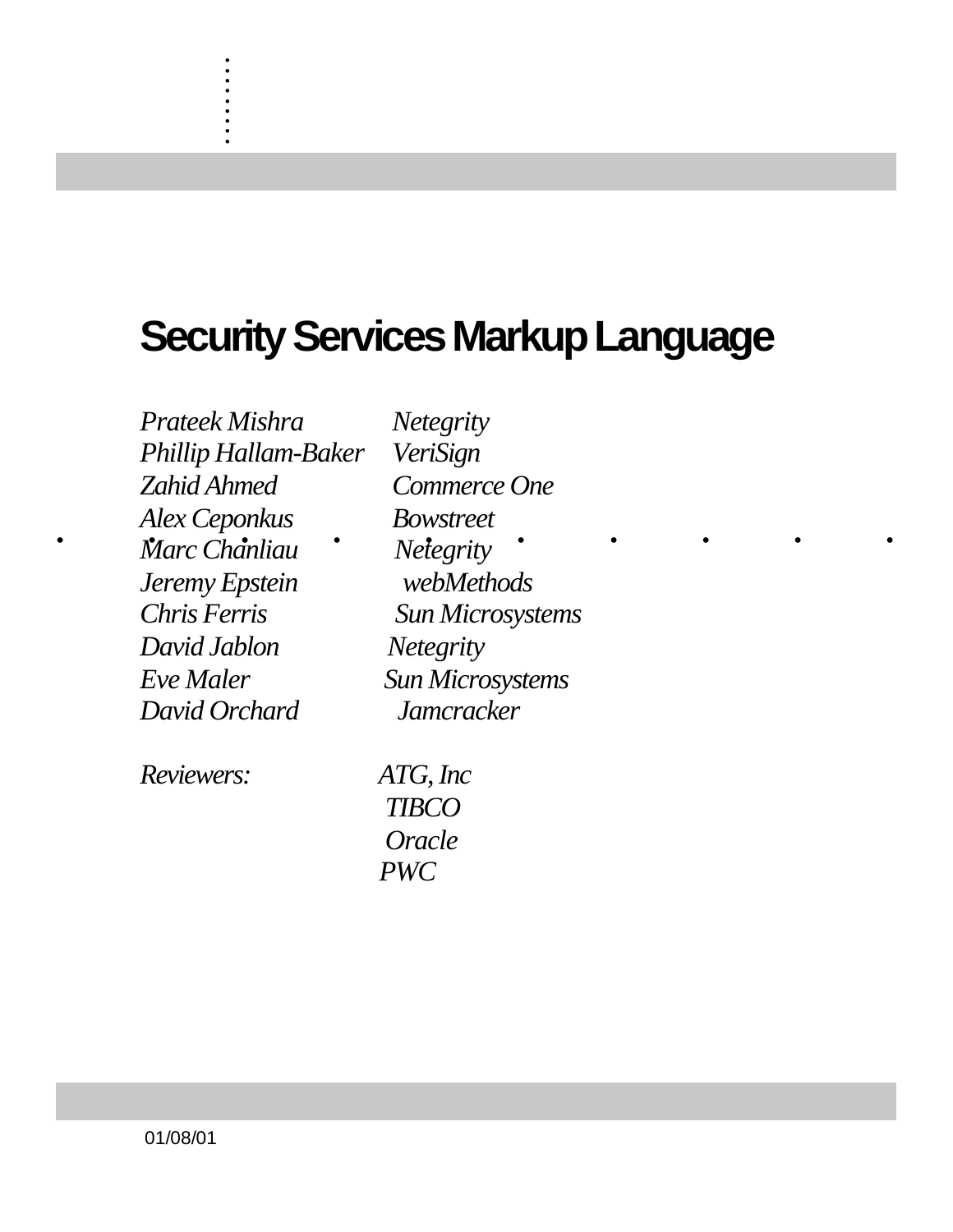# Draft Version 0.8a: January 8, 2001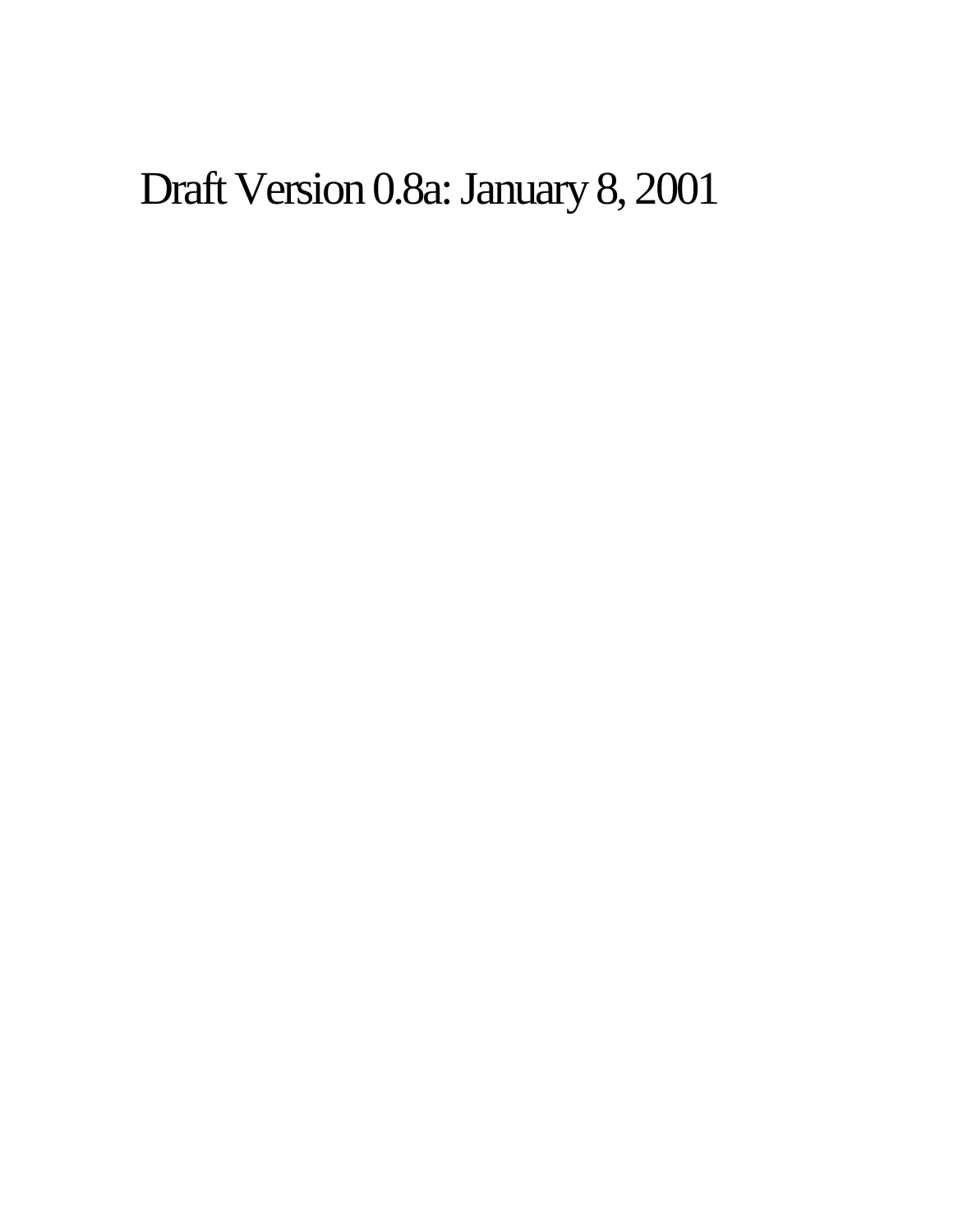### Security Services Markup Language

### Version 0.8a

| $\mathbf{1}$            |       |  |
|-------------------------|-------|--|
| $\boldsymbol{2}$        |       |  |
| 2.1                     |       |  |
| 2.2                     |       |  |
| 2.3                     |       |  |
| 2.4                     |       |  |
| 2.5                     |       |  |
| 3                       |       |  |
| 3.1                     |       |  |
| 3.2                     |       |  |
| 3.3                     |       |  |
| $\overline{\mathbf{4}}$ |       |  |
| 4.1                     |       |  |
| 4.2                     |       |  |
|                         | 4.2.1 |  |
|                         | 4.2.2 |  |
| 4.3                     |       |  |
| 4.4                     |       |  |
|                         | 4.4.1 |  |
| 5                       |       |  |
| 5.1                     |       |  |
| 5.2                     |       |  |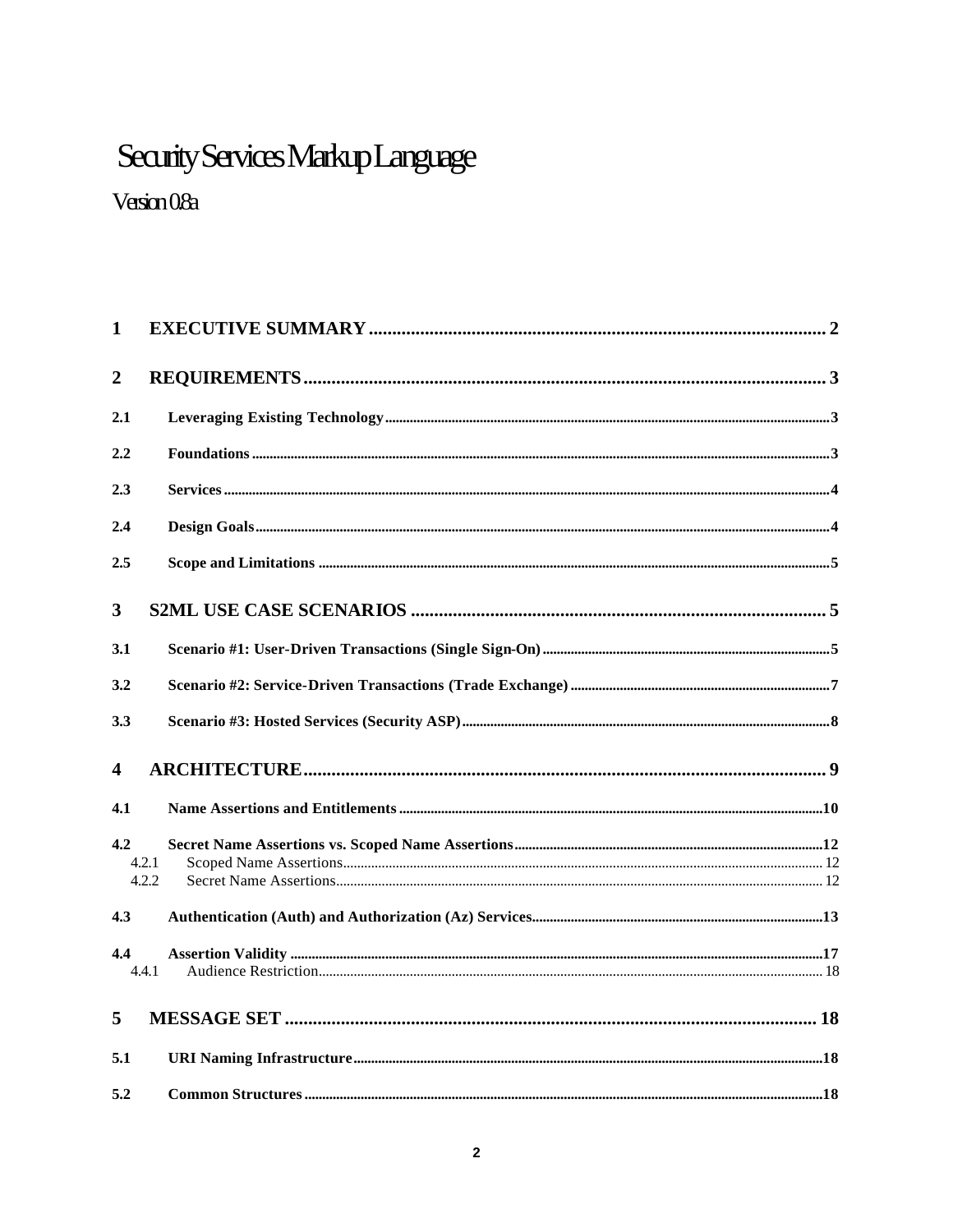| 5.2.2<br>5.2.3<br>5.2.4<br>5.2.5<br>5.2.6<br>5.2.7<br>5.2.8<br>5.2.9<br>5.3<br>5.3.1<br>5.3.2<br>5.3.3<br>5.3.4<br>5.3.5<br>5.4<br>5.4.1<br>5.4.2<br>5.4.3<br>BINDINGS TO MESSAGING AND TRANSPORT PROTOCOLS  27<br>6<br>6.1<br>6.2<br>6.3<br>6.3.1<br>6.3.2<br>6.3.3<br>6.3.4<br>6.4 |  |
|--------------------------------------------------------------------------------------------------------------------------------------------------------------------------------------------------------------------------------------------------------------------------------------|--|
|                                                                                                                                                                                                                                                                                      |  |
|                                                                                                                                                                                                                                                                                      |  |
|                                                                                                                                                                                                                                                                                      |  |
|                                                                                                                                                                                                                                                                                      |  |
|                                                                                                                                                                                                                                                                                      |  |
|                                                                                                                                                                                                                                                                                      |  |
|                                                                                                                                                                                                                                                                                      |  |
|                                                                                                                                                                                                                                                                                      |  |
|                                                                                                                                                                                                                                                                                      |  |
|                                                                                                                                                                                                                                                                                      |  |
|                                                                                                                                                                                                                                                                                      |  |
|                                                                                                                                                                                                                                                                                      |  |
|                                                                                                                                                                                                                                                                                      |  |
|                                                                                                                                                                                                                                                                                      |  |
|                                                                                                                                                                                                                                                                                      |  |
|                                                                                                                                                                                                                                                                                      |  |
|                                                                                                                                                                                                                                                                                      |  |
|                                                                                                                                                                                                                                                                                      |  |
|                                                                                                                                                                                                                                                                                      |  |
|                                                                                                                                                                                                                                                                                      |  |
|                                                                                                                                                                                                                                                                                      |  |
|                                                                                                                                                                                                                                                                                      |  |
|                                                                                                                                                                                                                                                                                      |  |
|                                                                                                                                                                                                                                                                                      |  |
|                                                                                                                                                                                                                                                                                      |  |
|                                                                                                                                                                                                                                                                                      |  |
|                                                                                                                                                                                                                                                                                      |  |
|                                                                                                                                                                                                                                                                                      |  |
| 6.5                                                                                                                                                                                                                                                                                  |  |
|                                                                                                                                                                                                                                                                                      |  |
|                                                                                                                                                                                                                                                                                      |  |
|                                                                                                                                                                                                                                                                                      |  |
|                                                                                                                                                                                                                                                                                      |  |
|                                                                                                                                                                                                                                                                                      |  |
|                                                                                                                                                                                                                                                                                      |  |
|                                                                                                                                                                                                                                                                                      |  |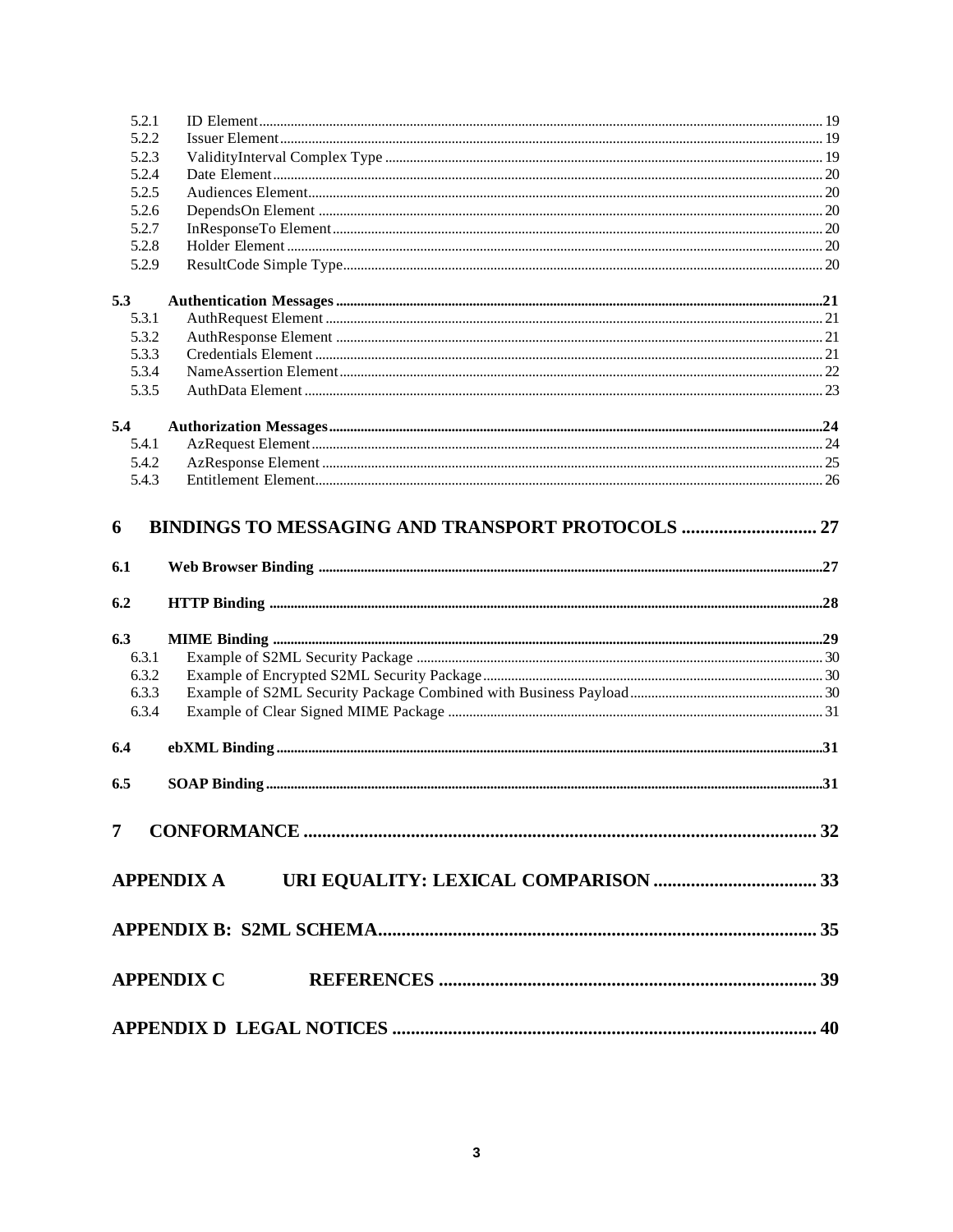#### 1 Executive Summary

This specification defines Security Services Markup Language (S2ML), a protocol for two security services: authentication and authorization. The protocol consists of request and response pairs of XML documents for each service. This specification provides a schema that governs these XML documents, as well as bindings to several message and transport protocols with which S2ML might be used.

S2ML recognizes that there are a wide range of authentication technologies in use, such as loginpassword, SSL, Digital Signing, Kerberos, and Smart Cards. There are also many frameworks for authorization, including ACLs, Capabilities, and the Java Authorization Model. A major design goal for S2ML is to provide a single syntax within which a broad class of authentication and authorization techniques can be expressed, and, which can convey the results established by a wide variety of existing security mechanisms

S2ML defines two key XML elements—*Name Assertions* and *Entitlements*—that provide a foundation for *sharing* security artifacts on the Internet. Traditionally, security has been viewed in the context of a transaction that is entirely contained within a single enterprise. Increasingly, transactions, whether driven by users or by document flow, may involve cooperating but distinct enterprises. Transactions may originate at a workstation, and with the help of a portal or marketplace site, pass through a series of staged interactions with other sites. For example, one site may authenticate a name-to-credential binding while another site provides additional assessment of the named user's capabilities to perform a transaction. Authentication, authorization, and entitlement information required to complete or enable a transaction may originate from many sites and be interpreted at other sites.

The following XML elements and security interfaces are described in this document:

- *NameAssertion:* the result of successful authentication is a digitally signed XML assertion describing the authentication type, subject name and authenticator.
- *Entitlement:* is a digitally signed XML assertion consisting of a "portable" package of authorization data created by an issuing authority concerning an authenticated subject.
- *Authentication:* An *AuthRequest* element contains *credentials*; the result of authentication is an *AuthResponse* element containing a *NameAssertion* and possibly also *Entitlements*.
- *Authorization:* An *AzRequest* element contains a *NameAssertion*, zero or more *Entitlements*, and an authorization *Question*; the result of authorization is an *AzResponse* element that contains an *Answer* and may also include *Entitlements.*

*Auditing*, based on logging and analysis of security-related data, is a key requirement in security systems. S2ML supports auditing by including information in requests and responses that may be used to establish their sequencing relationships over long time periods.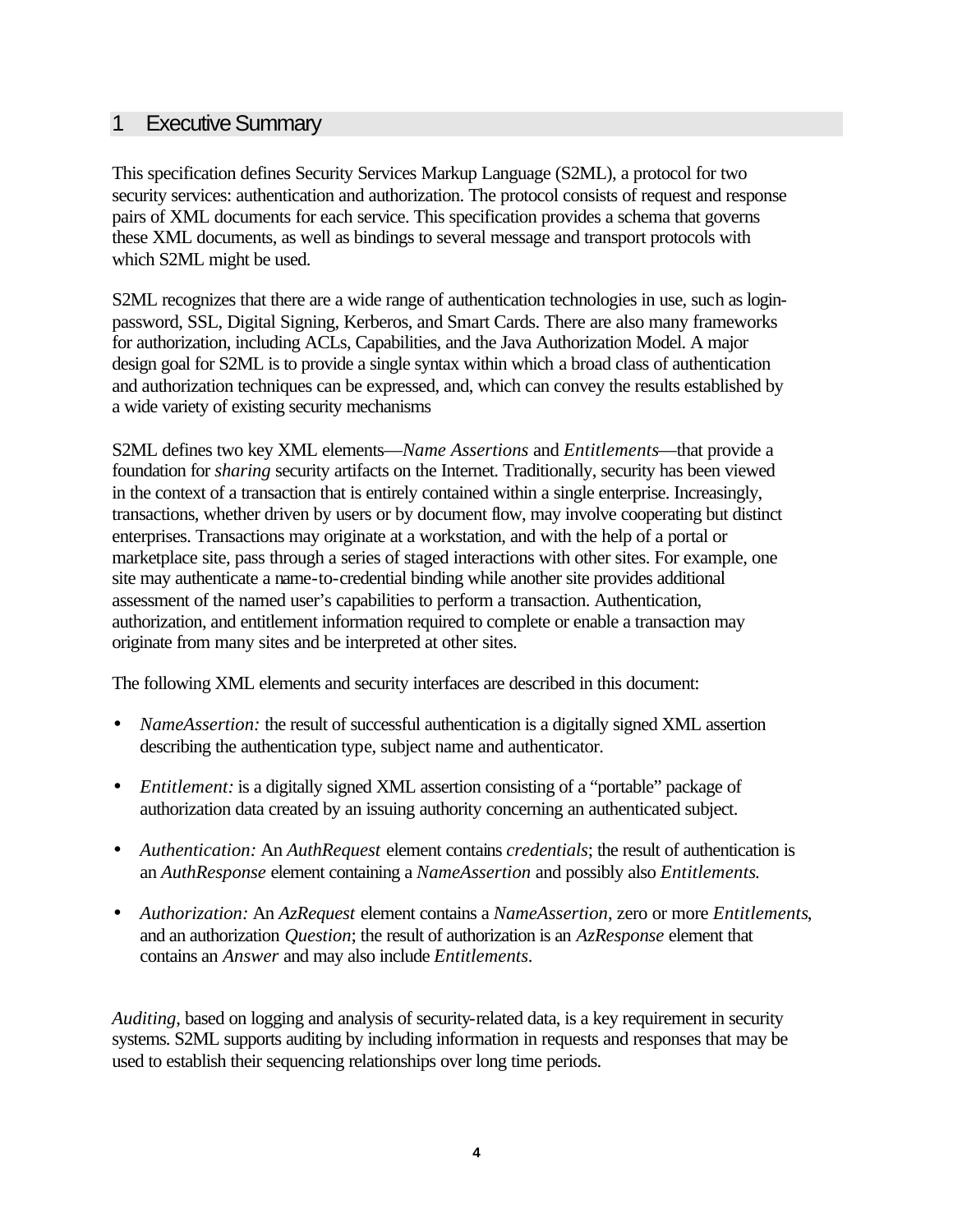#### 2 Requirements

Following are the requirements that underlie S2ML.

#### 2.1 Leveraging Existing Technology

A central requirement for S2ML is to build on existing security technologies, including those viewed as standard web authentication technologies. These include:

- Server-authenticated SSL connections from browser to web server
- Password and user-certificate authentication from web browser
- Existing web server and related user authentication mechanisms
- Existing secure server-to-server programming infrastructure based on SSL, S/MIME, and XML Signature [XML-SIG].

#### 2.2 Foundations

This work provides a standardized way to expand the foundation for secure services, including securely authenticated message flows or transactions initiated by end-users or services, using private or secret keys or passwords, for authentication.

The following features are required:

- A standard representation of a subject's authentication "event" which is (1) extensible and (2) cryptographically bound to an issuer (Name Assertion).
- A standard representation of an authenticated subject's properties which is (1) extensible and (2) cryptographically bound to an issuer (Entitlement Assertion).
- Ability to "bind" Name and Entitlement Assertions into standard Internet protocols. Should include single and multi-step message flows based on:
	- (1) standard commercial browsers,
	- (2) HTTP as a transport protocol ,
	- (3) MIME as a packaging protocol,
	- (4) SOAP as a messaging protocol,
	- (5) ebXML as a messaging protocol.
- Support for securing message flows or transactions that involve separately administered security engines; said security engines may be manufactured by many different vendors.
- Support for "pushing" name and entitlement assertions from one zone of security administration to another; support for "pulling" name and entitlement assertions from one zone of security administration to another.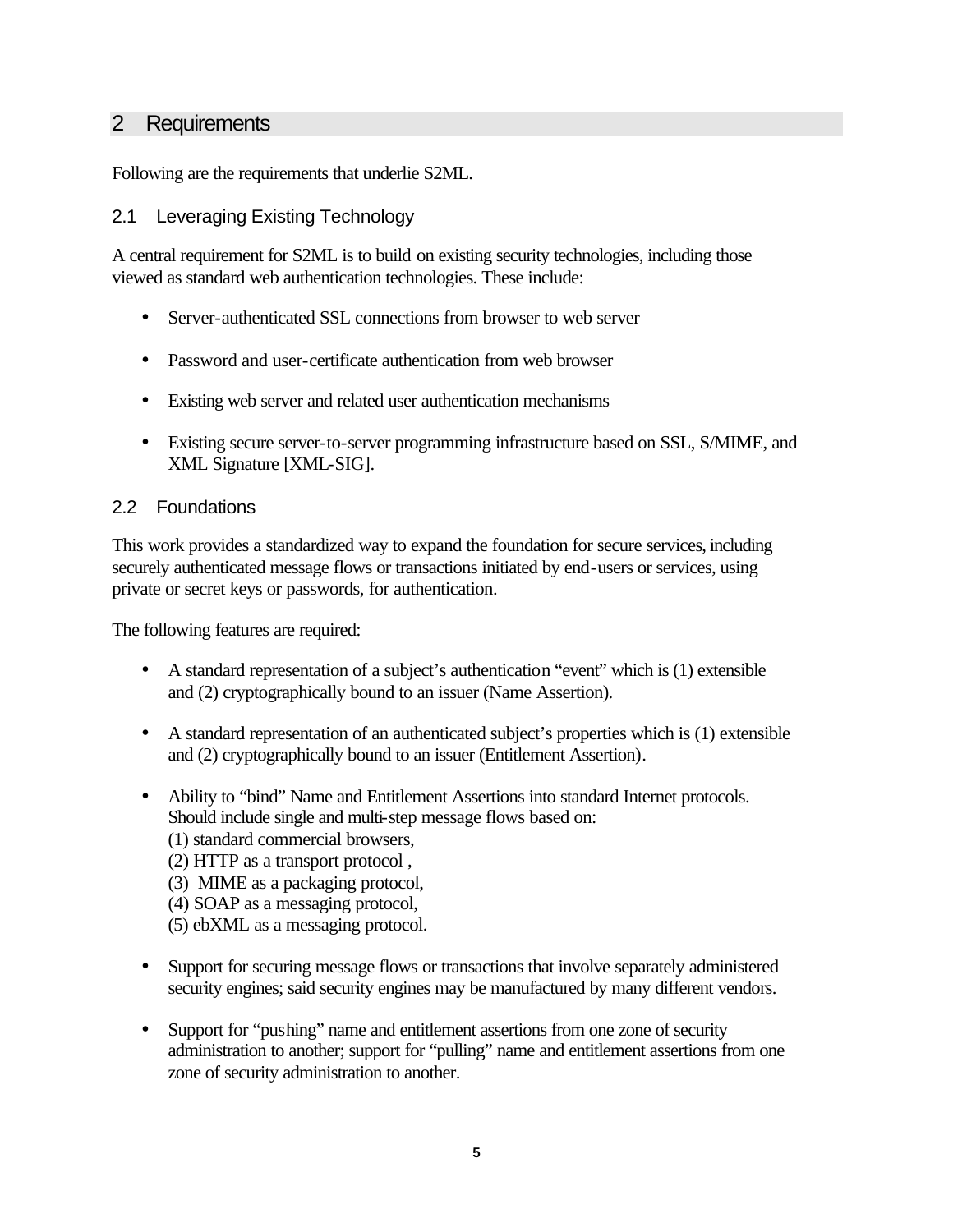#### 2.3 Services

The required features may be used to provide authentication and authorization services.

Required features of an authentication service include:

- The ability to certify the occurrence of authentication "events"
- The description of the certification request and response in XML
- The ability to authenticate based on name-password, public and private keys, and certificates

Required features of an authorization service include:

- The description of the authorization request and response in XML
- Extensibility to handle a broad class of authorization models
- Authorization requests and responses that are "scoped" by name and entitlement assertions carried with the message
- Authorization requests and responses that are able to make explicit references to name and entitlement assertions

All services require:

• Support for clear separation between security policies and interfaces utilized to access those policies

#### 2.4 Design Goals

S2ML should:

- Be based on [XML1.0], [XML Schema], [XML-SIG], and (emergent) [XML-Encryption] specifications
- Complement related efforts such as [XKMS] and any others that emerge
- Have a layered architecture distinguishing clearly between pre-existing infrastructure, new foundations, and more derived concepts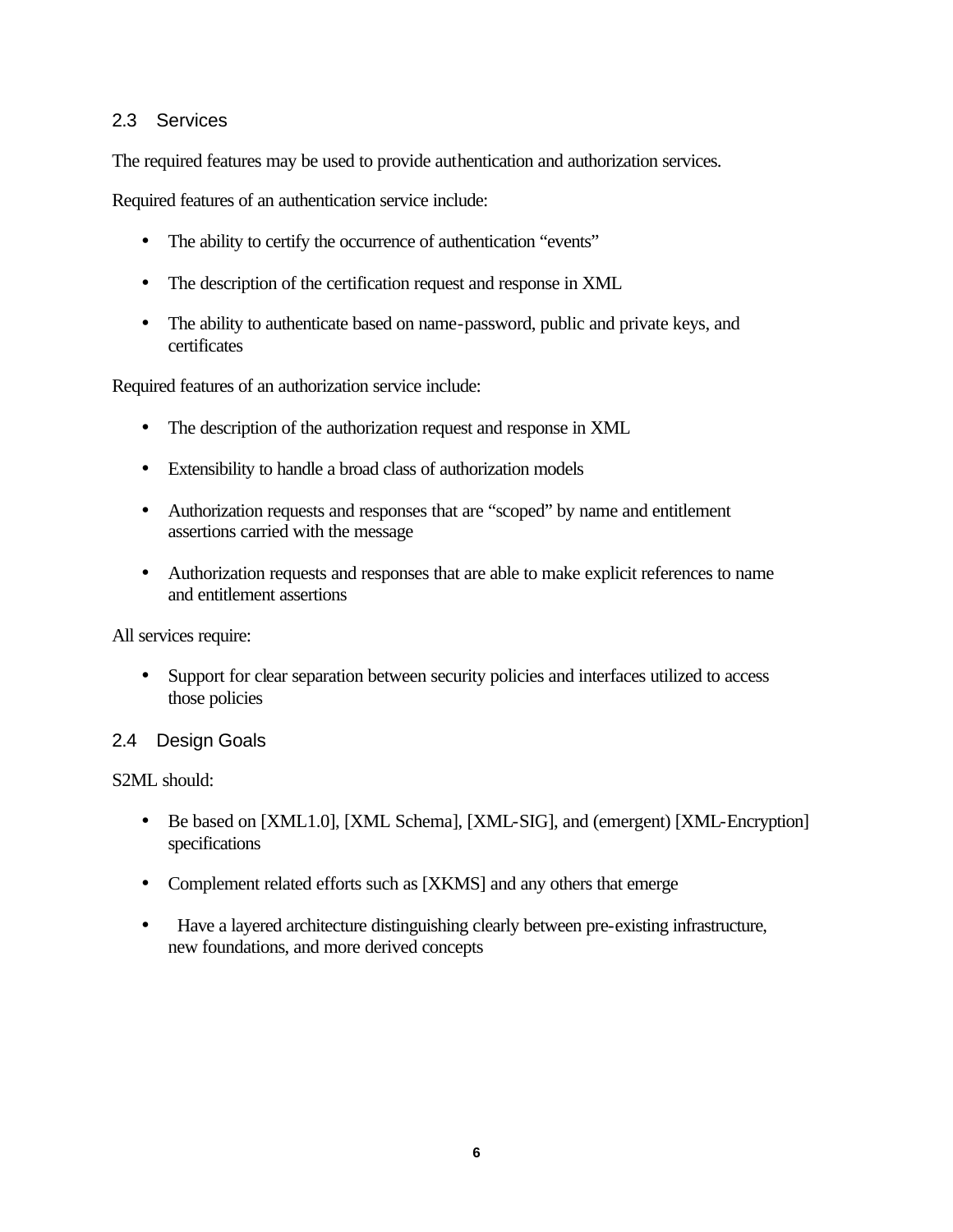#### 2.5 Scope and Limitations

It is not a goal for S2ML to propose any new cryptographic technologies or models for security; instead, the emphasis is on description and use of well-known security technologies utilizing a standard syntax (markup language) in the context of the Internet.

Non-repudiation services and markup are outside the scope of S2ML 1.0.

Native authentication methods in S2ML 1.0 are limited to login, based on name and password, validation of X509v3 certificates, and public keys.

Challenge-response authentication protocols are outside the scope of S2ML 1.0.

Protocols for creation and management of user sessions are outside the scope of S2ML 1.0.

#### 3 S2ML Use Case Scenarios

S2ML can be used in environments where transactions are driven by users or services.

#### 3.1 Scenario #1: User-Driven Transactions (Single Sign-On)

Companies need a way to securely share user information as users travel across trusted partner sites. The information to be shared through single sign-on includes authentication, authorization, and user profile. In this model, each partner site has its own security infrastructure. In addition to a business relationship, we assume that partners have established a trust relationship.

A typical example of a user-driven transaction environment is a large bank and its partners such as travel agencies, a 401K management company, payment services, etc. In this case, a user logs on to the large bank and can seamlessly visit the large bank's partner sites without having to reauthenticate.

Another typical user-driven transaction environment can include an Application Service Provider (ASP) aggregator that provides its users with seamless access to all the ASPs as part of its trusted relationship.

In user-driven transaction environments, name assertions can "travel" with the user in various ways, typically using the URL query string, HTTP headers, or cookies.

In the following example, users are able to visit SiteA and SiteB seamlessly.

(1) User logs on to SiteA and identifies herself to access SiteA's protected resources.

(2) Based on the information provided at log-in time by the user, SiteA generates an S2ML name assertion and one or more entitlements. S2ML assertions may be generated through the use of an S2ML conformant security engine, or by components that transform the output of existing security engines to S2ML.

(3) User clicks on a link to a resource located at, and protected by, SiteB.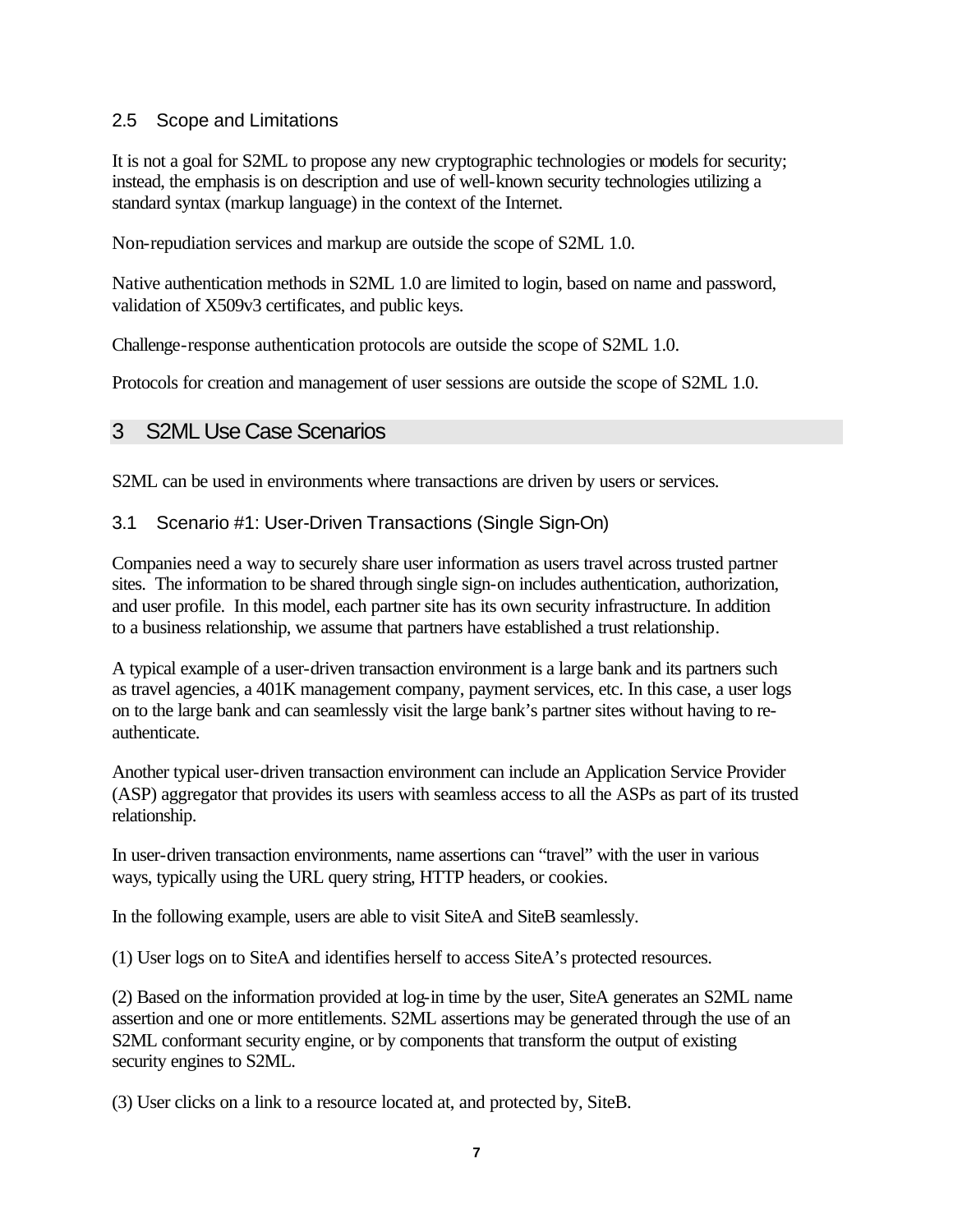(4) User is allowed into SiteB without having to re-authenticate as information about the S2ML name assertion travels with the user on the URL line. Site B must check the received name assertion for validity within the context of the relationship between the two sites. The information about the user authenticated at SiteA together with the entitlements from SiteA may be used to complete the transaction at SiteB. SiteB may also further query SiteA about the user's authorizations. Thus authorization information may be both "pushed" from A to B in the form of assertions bound to the user's transactions, and also "pulled" on an as-needed basis by B from A.

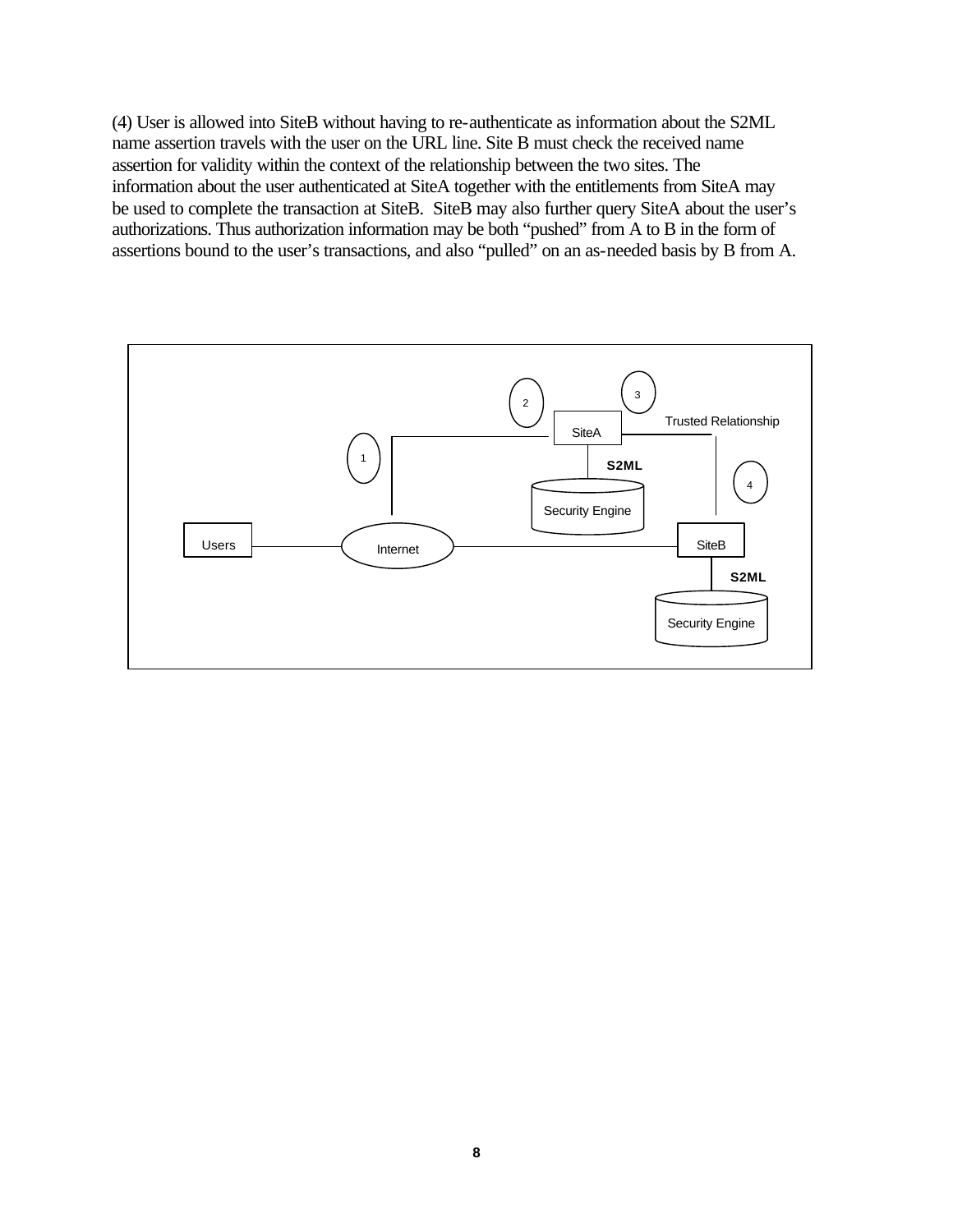#### 3.2 Scenario #2: Service-Driven Transactions (Trade Exchange)

A typical example is multiple exchange environments, as illustrated in the following figure. In this model, it is assumed that the buyer and supplier sides have a trusted relationship.

This example scenario focuses on sharing name and authorization entitlements between ExchangeA and ExchangeB.



- (1) The buyer (an individual or a buying entity) pushes the XML document to ExchangeA. The document includes credentials, such as a user name and password. (Credentials can alternatively be discovered at the transport level.)
- (2) ExchangeA authenticates the user based on credentials, and inserts a name assertion (subject description) and entitlements (for example, credit analysis information) into the document. ExchangeA may optionally remove the credentials from the document.
- (3) The message is sent to ExchangeB using any messaging framework (SOAP, ebXML, RMI, multi-part MIME, RosettaNet, etc.) over any transport protocol (HTTPS, SMTP, JMS, FTP, MSMQ, IBMMQ, etc.)
- (4) ExchangeB checks the entitlements (credit analysis information in this example) against policies stored in the security engine. If additional authorization information is needed, exchange B may "pull" that information from A.
- (5) Based on the credit analysis information, the document is pushed to the appropriate supplier side, such as one that accepts a risk level matching the credit rating found in the provided credit analysis information.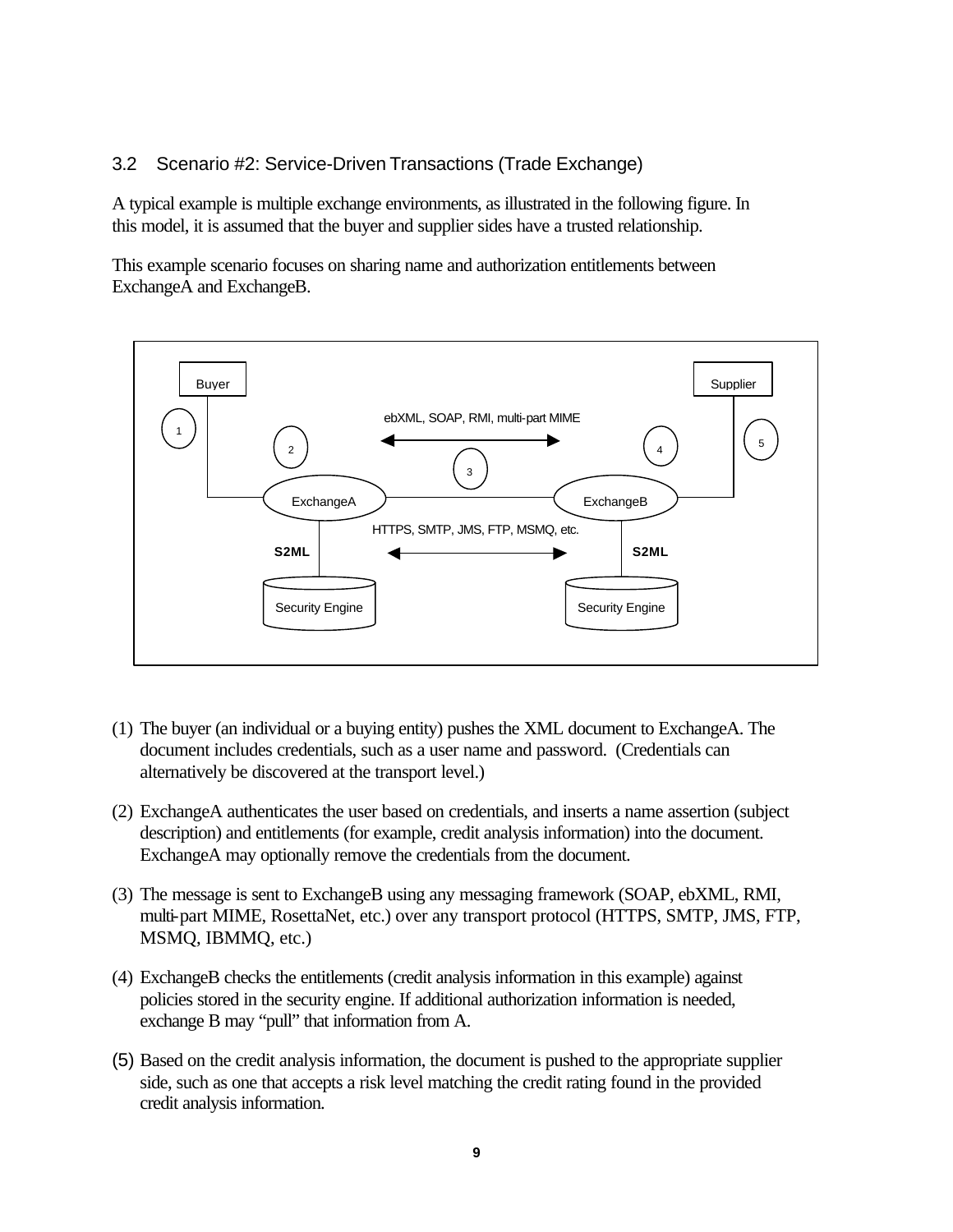#### 3.3 Scenario #3: Hosted Services (Security ASP)

In this scenario, enterprises can subscribe to remote authentication and authorization services and they can access these services through S2ML. Remote authentication and authorization services are hosted at different sites. Enterprises manage their own user and policy data at the hosted service.



- (1) User1 logs on to EnterpriseA.
- (2) User1 is authenticated by EnterpriseA using remote authentication service.
- (3) User2 logs on to EnterpriseB.
- (4) User2 is authenticated by EnterpriseB using the same remote authentication service used in (2).

User1 and User2 access services (business processes) at EnterpriseA and EnterpriseB that require authorization (for example, to make a purchase). The authorization process for both users utilizes the same remote authorization service.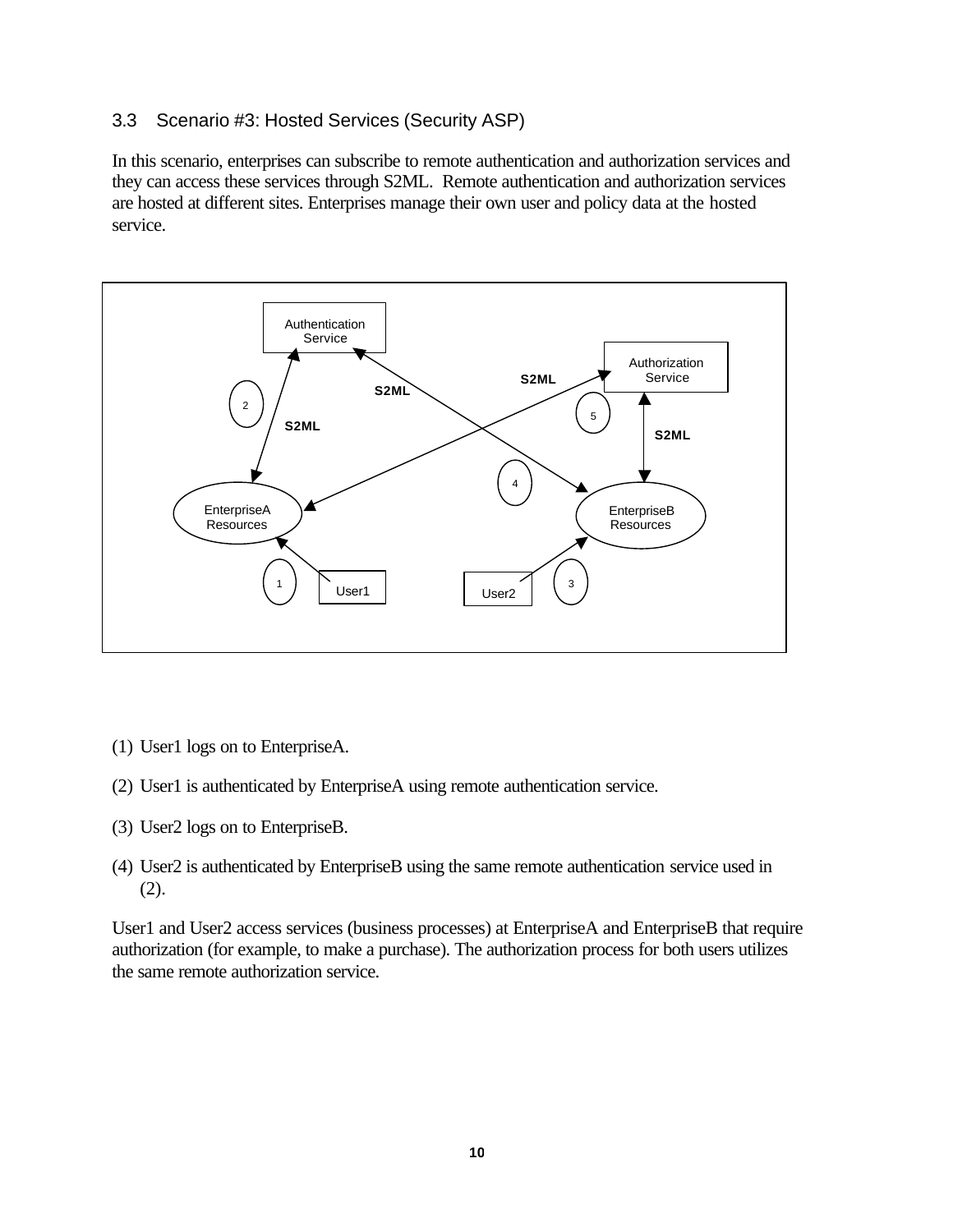#### 4 Architecture

The key words MUST, MUST NOT, REQUIRED, SHALL, SHALL NOT, SHOULD, SHOULD NOT, RECOMMENDED, MAY, and OPTIONAL in this specification are to be interpreted as described in [RFC2119].

We assume that one or more computational entities or *actors* are utilizing security services. Examples of actors include application servers, application programs, security services, transport and message-level interceptors etc. Various *subjects*, such as end-users, programs, actors and documents interact with the actors so as to carry out some computational process. The actors utilize security services through S2ML interfaces to ensure that the desired computational processes are secured.

Name assertions and entitlement assertions allow actors to share authentication, authorization, and entitlement information. Actors insert name assertions and entitlements into transaction flows utilizing one or more *bindings*. Actors complete computational processes based on *scrutinizing* assertions and determing their validity, either by directly checking assertion validity or indirectly by calling out to an authorization engine.

S2ML places no restriction on the location, cardinality, or structure of actors and security services; the only restriction placed is that each actor MUST have a unique name (URI) [RFC2396]. All URIs used within this specification refer to absolute URIs.

Interaction between actors, and between actors and security services, involve some form of transport, such as TCP, HTTP, or SMTP. Further, such an interaction may also involve a messaging framework such as SOAP or RMI. It is a goal for S2ML is to be transport and messaging framework neutral and to be usable with a wide variety of transports and messaging frameworks.

The interaction between actors, and between actors and security services, takes place in the context of a *trust-relationship*. The creation and management of the trust relationship is outside the scope of S2ML. In addition, depending on the environment, there may also be a privacy requirement requiring the use of data *encryption*.

The S2ML specification distinguishes between the *minimum* security required for assertions versus those for security services. Name assertions and entitlements are "portable" pieces of information, which may travel across the Internet and be scrutinized and checked for validity far from their point of origin. Therefore, they MUST be signed using the framework described in the [XML-SIG] specification. It is important to note that [XML-SIG] supports both using secret-key (for example, HMAC) and public-key signing. When the XML encryption specifications are available, additional infrastructure will be developed within S2ML to support element-level privacy of assertions. In the interim, other standard technologies for privacy may be used.

In contrast to assertions, security services are defined by a *point-to-point* request-response protocol whose functioning is much more localized. Therefore, there is no mandatory recommendation for use of [XML-SIG]. It is recommended that standard technologies for trust and encryption be used, such as those based on: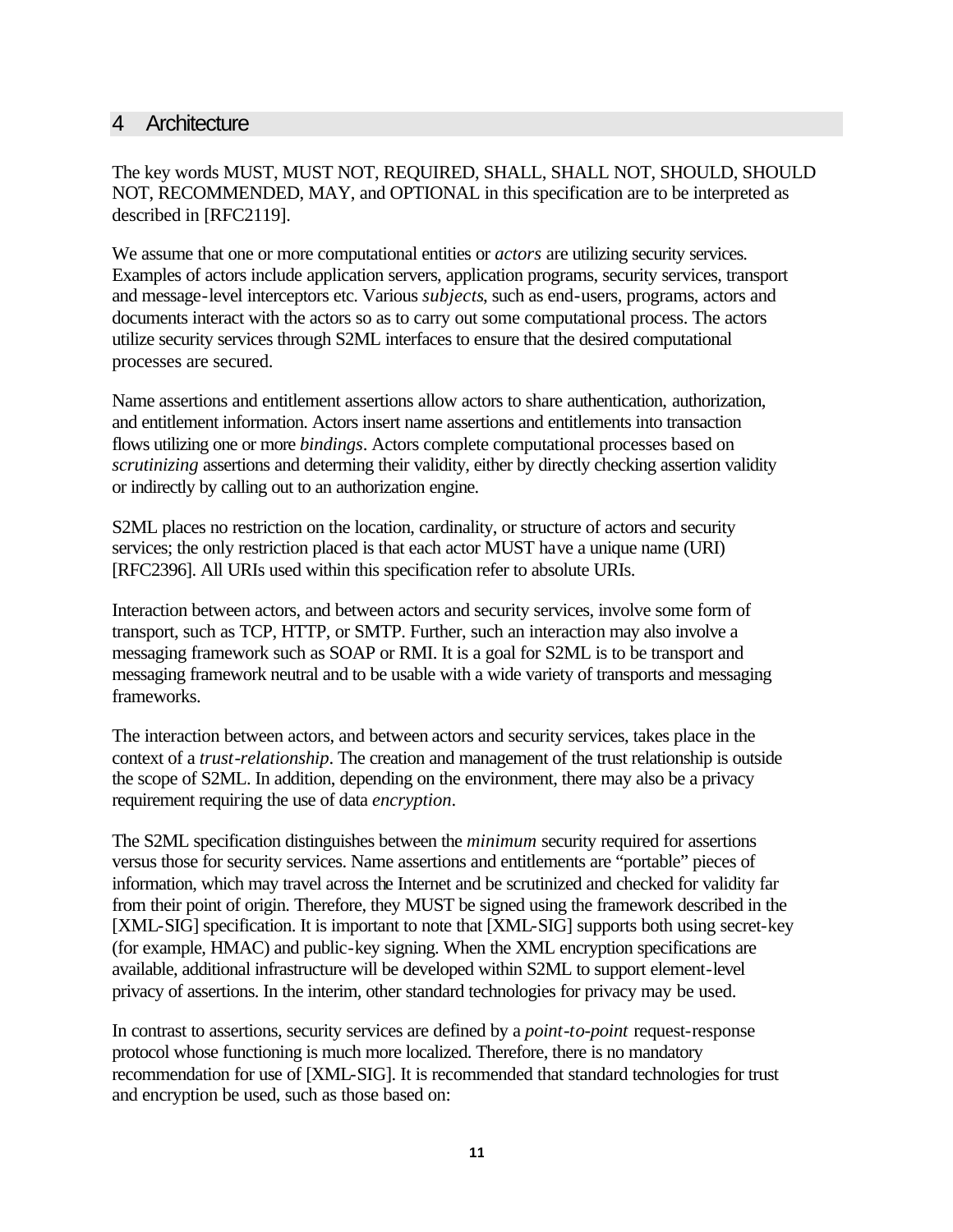- 1. Secret key encryption and signing (RC4, HMAC)
- 2. Transport-based security (SSL)
- 3. XML digital signature, secret key or public key, XML encryption models
- 4. S/MIME 2 and 3
- 4.1 Name Assertions and Entitlements

Both types of assertion[X-TASS] carry the following information:

- The set of audiences to which the assertion is addressed
- Issuer identification
- A unique identifier
- Time of issuance and duration of assertion validity
- Data related to authentication (Name Assertion) or authorization (Entitlement)
- XML digital signature which cryptographically binds the issuer's identity to attributes of the assertion

A Name Assertion describes a successful authentication step:

```
<NameAssertion>
     <ID>urn:authEngine32:xsde12</ID> 
     <Issuer>http://www.example.com/authEngine32</Issuer>
     <Date>2000-10—16T12:34:120-05:00</Date>
     <Audiences>urn:all_example_servers</Audiences> 
     <AuthData>
          <AuthType>Login</AuthType>
      <IdentityToken>x12+21defqa$3#</IdentityToken>
     </AuthData>
     <dsig:Signature>. . . </dsig:Signature> 
</NameAssertion>
```
The name assertion above indicates that the actor with the identifying URI

http://www.example.com/authEngine32

authenticated a subject, at  $12:34:120$  EST on the  $16<sup>th</sup>$  of October, 2000. The assertion is scoped via the <Audiences> construct as directed to a certain class of actors. Elements within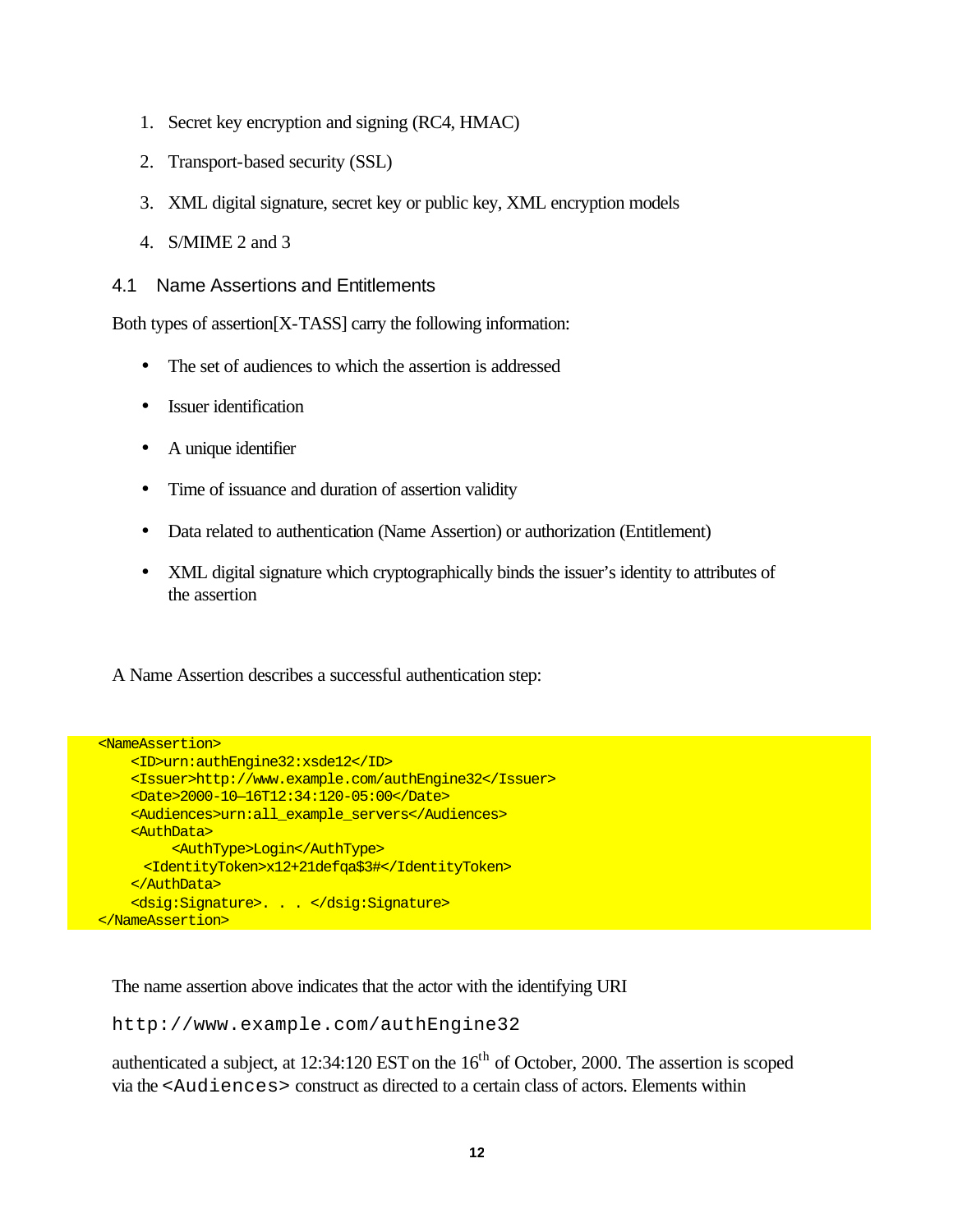<AuthData> provide details about the authentication act: in this case, the subject provided a password and user name, and the issuer has provided an identity token.

An entitlement assertion represents a statement made by an actor concerning an authenticated subject. For example, a server within the finance department in an enterprise may indicate a partner's payment status using the following XML fragment:

| <entitlement></entitlement>                                                          |
|--------------------------------------------------------------------------------------|
| <id>urn:financeDepartment:129de12</id>                                               |
| <issuer>http://www.example.com/finance/AzEngine</issuer>                             |
| $\text{}>2000-10-16T12:34:120-05:00}$                                                |
| <audiences>urn:all example partners urn:all local servers</audiences>                |
| <u><validityinterval></validityinterval></u>                                         |
| <notbefore>2000-10-16T19:34:120-05:00</notbefore>                                    |
| <notafter>2000-10-16T20:34:120-05:00</notafter>                                      |
| <u></u>                                                                              |
| <dependson>urn:authEngine32:xsde12</dependson>                                       |
| $<$ AzData>                                                                          |
| <sc:paymentrecord xmlns:sc="http://ns.finance-vocab.org/finance"></sc:paymentrecord> |
| <sc:totaldue>19280.76</sc:totaldue>                                                  |
| <sc:over60days>1200.00</sc:over60days>                                               |
| <sc:over90days>10000.00</sc:over90days>                                              |
|                                                                                      |
| $\langle$ AzData>                                                                    |
| <dsig:signature>. </dsig:signature>                                                  |
|                                                                                      |

In the course of completing some transaction, such an entitlement will be *scrutinized* by one or more actors (business applications) and the transaction's eventual outcome may be contingent on the validity of the scrutinized entitlements.

The vocabulary (elements and attributes) used to communicate entitlement data within an <AzData> element lie outside the scope of this specification. An entitlement must *cite* or *depend* on a name assertion. An entitlement is always a *composite assertion* and should be read as a conjunction of name assertion and entitlement.

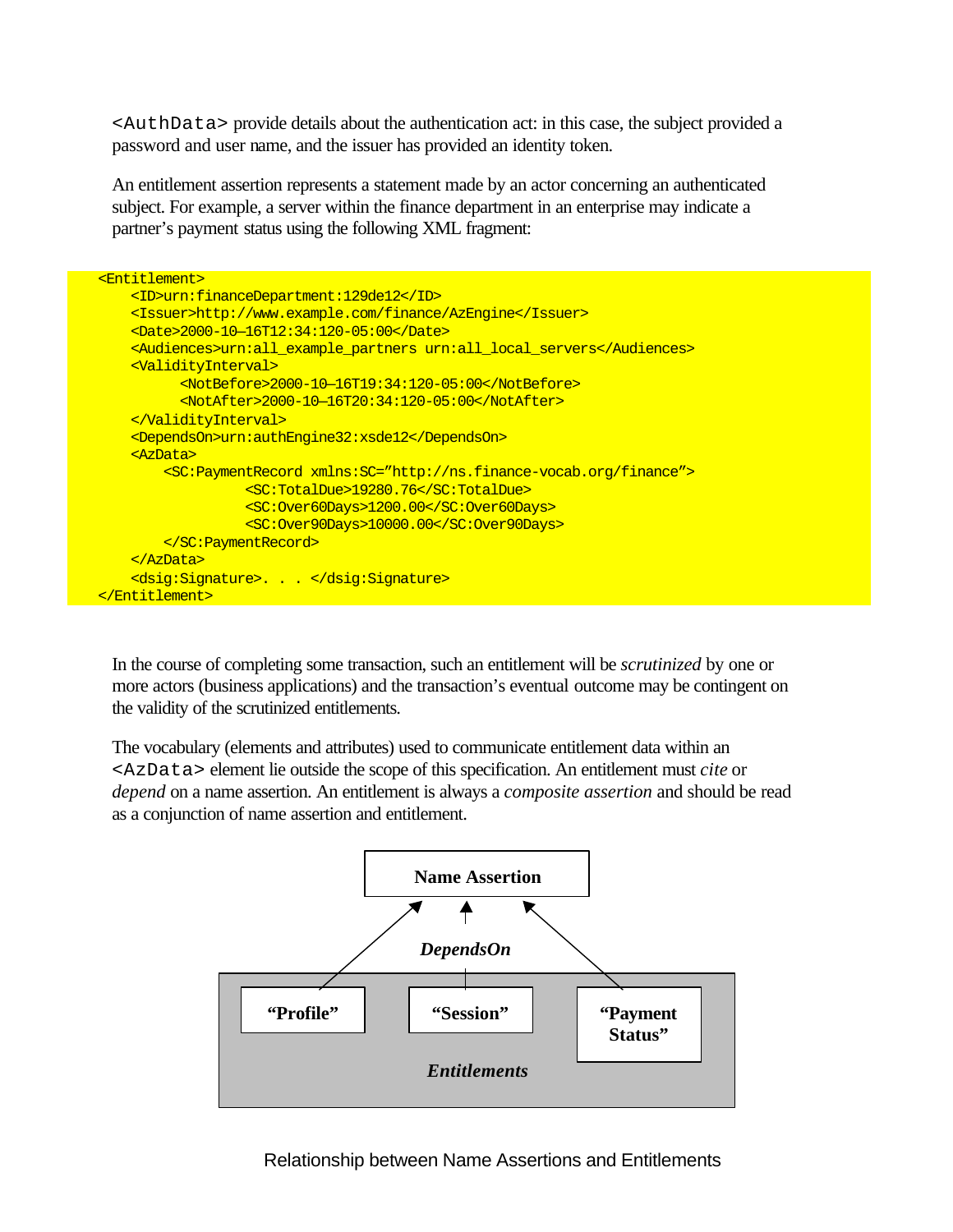#### 4.2 Secret Name Assertions vs. Scoped Name Assertions

This section describes two security models for the use of Name Assertions.

In the first model the Name Assertion is a secret value that must be secured with other mechanisms to prevent vulnerability to theft and misuse through impersonation. In the second model, the Name Assertion can be a public value without destroying its utility.We distinguish these models by differentiating between Secret Name Assertions and Scoped Name Assertions, where each has a distinct but related syntax. The following describes these in more detail.

#### 4.2.1 Scoped Name Assertions

In this situation, a name assertion is cryptographically bound to a specific payload through a digital signature. The Holder element is introduced to provide within Name Assertions the public key of the actor binding the name assertion to a payload using a signature.

A scoped name assertion MUST be combined with a payload and the resulting composite object MUST be signed by the actor's private key. The specific packaging and signing details are described in the bindings section; this currently includes MIME, SOAP, and ebXML.

A relying party MUST validate the signature of the composite object carrying the name assertion using the public key identified in the Holder element of the NameAssertion. This will ensure that the name assertion is used within the scope for which it was designated by its original holder.

Two patterns of use are noted for scoped name assertions. In the first, a subject (typically an enduser) *without* a private/public key pair presents credentials for authentication to a server together with a payload for further processing. In this case, only the server can bind the resulting name assertion to the payload by use of the server private key and must include the server public key in the generated name assertion Holder element. In this case, there is an assumption that the server is trusted and can act on behalf of the user.

In the second, a subject presents credentials to a server and receives a name assertion which includes the *subject* public key in the returned name assertion Holder element. The subject may now bind the name assertion to a payload and submit the signed package directly to other servers. In this case, there is no need to make an assumption that the server will act on behalf of the user.

#### 4.2.2 Secret Name Assertions

In this situation, Name Assertions are not cryptographically bound to a specific payload and essentially act as "bearer" tokens. The Holder element is absent from the name assertion. This type of name assertion MUST be kept secret and used only over encrypted transports such as SSL. It is also recommended that the lifetime of such name assertions (using the ValidityInterval element) be kept to the absolute minimum.

A typical use case for secret name assertions is when a user (with no private-public key pair) at a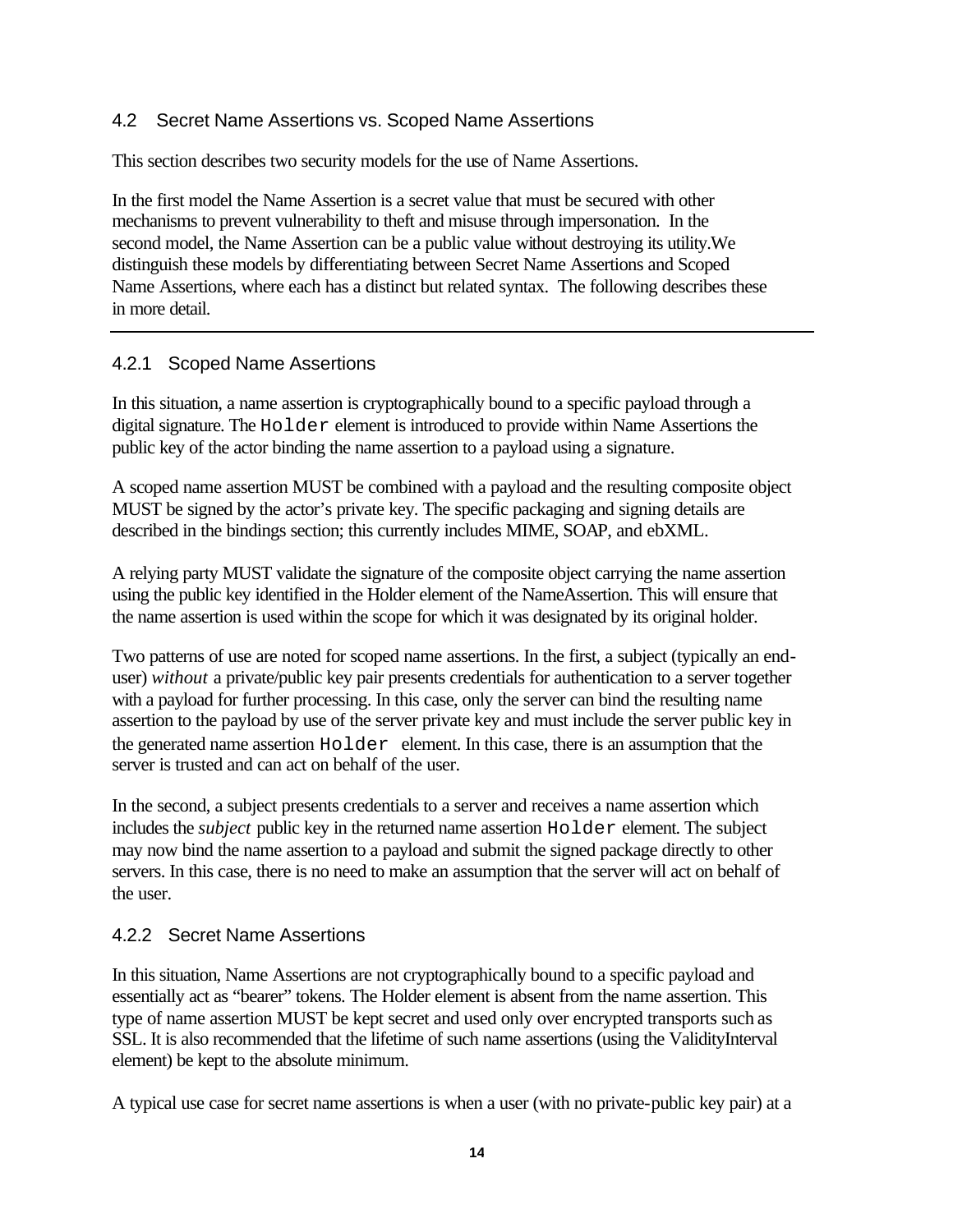workstation logs on to a web site. In such a case, a name assertion may be bound to the user, either as a cookie or as part of a URL line.

The S2ML specification also describes a notion of name assertion *reference*. Exactly, the same considerations apply to references: If the reference is not cryptographically bound to a payload it MUST be kept secret and used only over encrypted transports such as SSL.

#### 4.3 Authentication (Auth) and Authorization (Az) Services

Typically, authentication services and authorization services are implemented and managed separately and this is the model developed in S2ML. From a practical point of view, there may be requirements wherein authentication and authorization need to be combined in a single step. This may be seen as a composition of the S2ML authentication and authorization steps.



In S2ML, authentication is defined as a certification service which validates subject credentials and, if successful, returns a name assertion and zero or more entitlements appropriate to the subject.

For the case when the authentication service is invoked with public key credentials, it MUST be used to complement existing authentication protocols based on SSL or document signature verification (XML-SIG, S/MIME). The intent here is to separate out a policy-driven component of authentication into a separate service which can be shared, for example, by all servers in a web farm. It should not be viewed as a replacement for existing authentication protocols.

The name assertion is a description of the subject based on valid credentials at a certain point in time. Any entitlements returned from the authentication service provide additional information about the subject, such as profile information or a session description.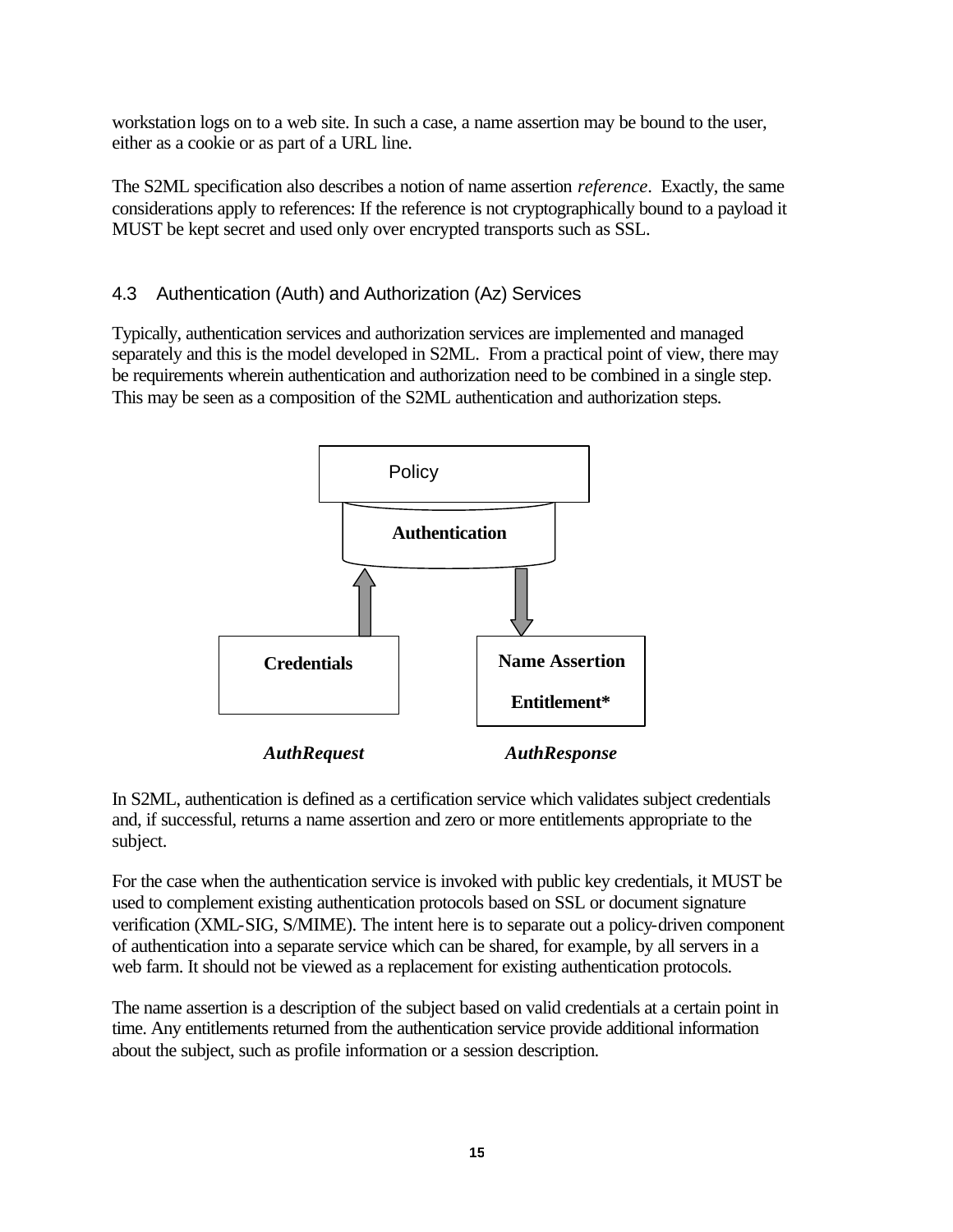Consider the following authentication request: An actor has created an AuthRequest message containing login credentials obtained from a subject. The request includes a unique identifier. The credentials may have been obtained by the actor in a variety of different ways: direct interaction with a user, extracted from a document, obtained from the transport layer, etc.

```
<AuthRequest>
     <ID>urn:JavaServletPlugInRequest:988</ID> 
     <Date>2000-11—16T11:34:120-05:00</Date>
     <Credentials>
          <Login>
           <Name>SomeUser</Name>
           <Password>aSecret</Password>
           </Login>
      </Credentials>
</AuthRequest>
```
S2ML 1.0 describes schemas for four types of credentials: no credentials, login, X509 certificates, and public keys. The Credentials element also permits the use of foreign namespaces. This may be used as the means for extension to other authentication schemes.

The authentication engine responds with an AuthResponse message; if authentication succeeds, the message includes a name assertion describing the authentication type and subject attributes.

```
<AuthResponse>
     <ID>urn:MainAuthServer:0981</ID>
     <Date>2000-11—16T12:34:120-05:00</Date>
     <InResponseTo>urn:JavaServletPlugInRequest:988</InResponseTo> 
     <Result>Success</Result>
     <NameAssertion>
         <ID>urn:authEngine32:xsde12</ID> 
         <Issuer>http://www.example.com/authEngine32</Issuer>
         <Date>2000-11—16T12:36:120-05:00</Date>
         <Audiences>urn:all_example_servers</Audiences>
         <ValidityInterval>
           <NotBefore>2000-11—16T19:34:120-05:00</NotBefore>
           <NotAfter>2000-11—16T20:34:120-05:00</NotAfter>
         </ValidityInterval> 
         <AuthData>
          <AuthType>Login</AuthType>
         <UserHandle>
               <Directory>XJN-Q3</Directory>
               <X509.DN>uid=bjensen,ou=people,dc=airius,dc=com</X509.DN> 
          </UserHandle>
          </AuthData>
         <dsig:Signature>. . . </dsig:Signature> 
     </NameAssertion>
</AuthResponse>
```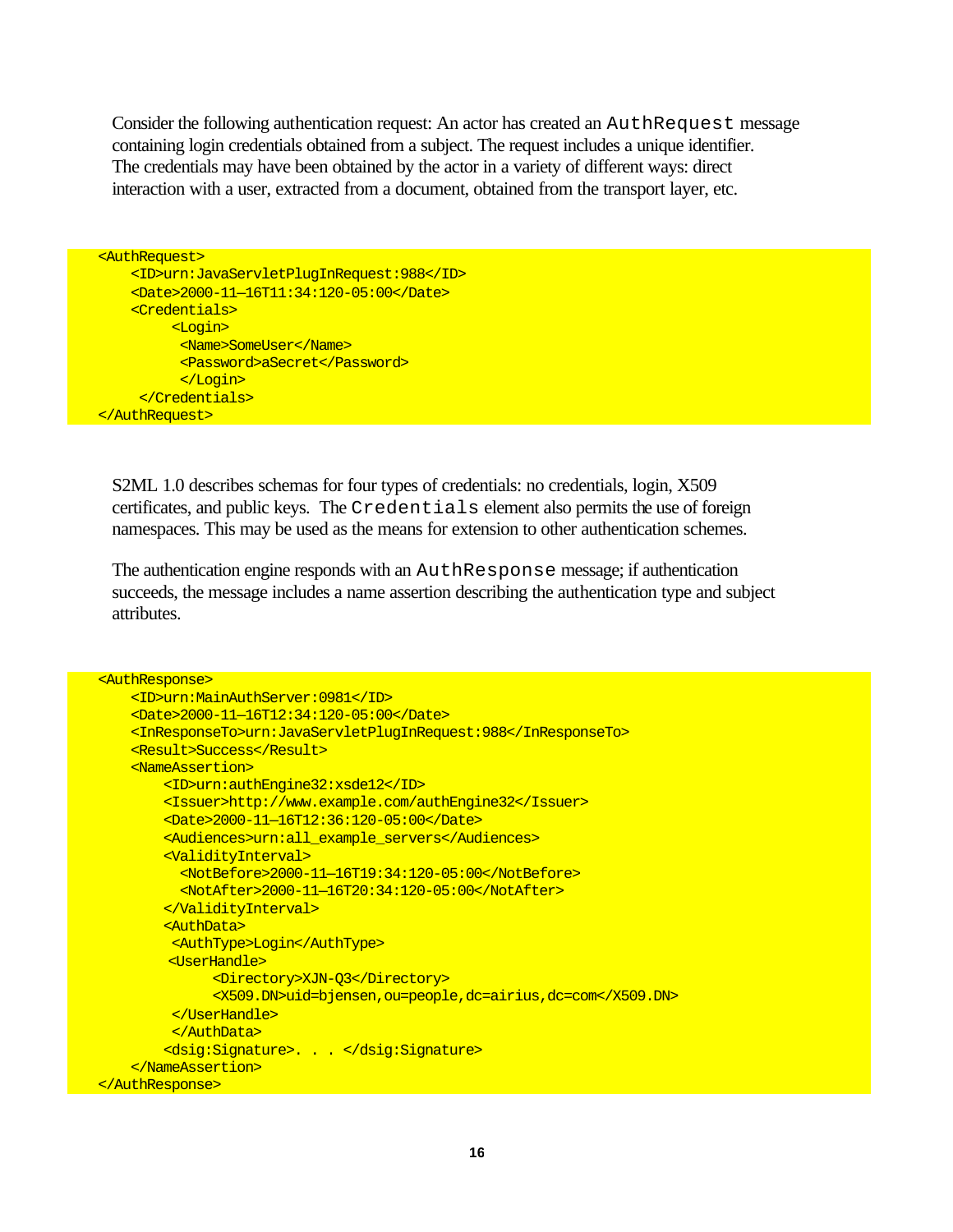S2ML 1.0 provides schemas for four types of subject attributes which may be contained within an AuthData element:

- UserHandle element, consisting of a string user-store name and an X.509 distinguished name string
- IdentityToken element, consisting of a string
- X509 Certificate
- Public keys

The AuthData element also permits the use of foreign namespaces. This may be used as the means for extension to other forms of subject description.



Authorization is a central concept in S2ML. Providing a description for authorization requires distinguishing between the basic information flow in authorization versus the existing variety of specific authorization models, including those based on ACLs, Capabilities, Java Authorization model, Rules-based models, etc. For all of these cases, however, it is possible to develop a model based on information flow:

• An authorization *question* is posed, in the context of an authenticated subject. This can take many forms, as in:

Can user X access resource R?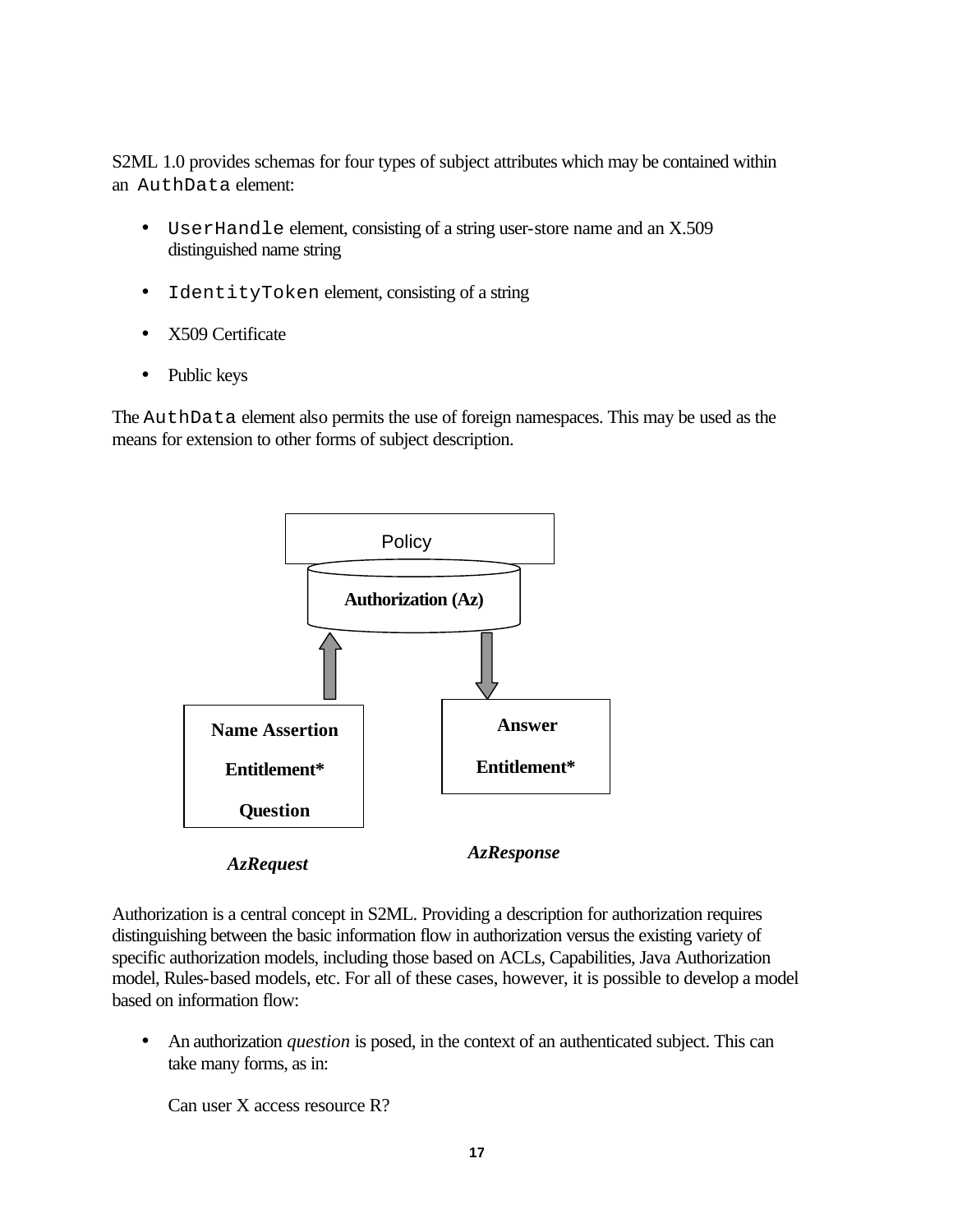OR Can user X withdraw \$10,000 from account A?

Sometimes, there may be additional information available about user X, such as the user's profile. In such a case, the authorization question is scoped by the user identity AND the entitlements specifying the user profile.

• The authorization engine responds with an *Answer*:

Yes, user X may access resource R. OR Yes, user X may withdraw \$10,000 from account A.

Such an answer may just have local scope, in that it is used immediately at the point of enforcement and then discarded. More broadly, however, there may also be components to the answer which are meaningful to other applications, such as the *entitlements*:

The locator number for user X for accessing R is 17865X. User X is a platinum-class account holder with over \$100,000 in funds.

Our approach to the diversity of authorization models is to use an AzModel attribute for the Question and Answer element which binds the contents of these elements to a specific authorization model. The AzModel attribute takes a URI value.

S2ML describes only one authorization model,  $SimpleAz$ , and gives it the URI http://az.s2ml.org/SimpleAz.

This model describes a class of authorization questions of the form "VERB Resource" (for example, GET http://www.example.com/index.html) and answers of the form success or failure.

Authorization services MAY implement one or more authorization models; each will have its own vocabulary and associated AzModel URI. An UnknownAzModel error MUST be returned by an authorization service if a question drawn from an unknown AzModel is presented in an AzRequest element. An authorization service MUST implement the SimpleAz model in addition to any other implemented models.

An AzRequest MUST include a name assertion and MAY include one or more entitlements. An AzRequest MUST include a Question element.

<AzRequest>

 <ID>urn:Interceptor1AzRequest:988</ID> <Date>2000-10—16T12:34:120-05:00</Date>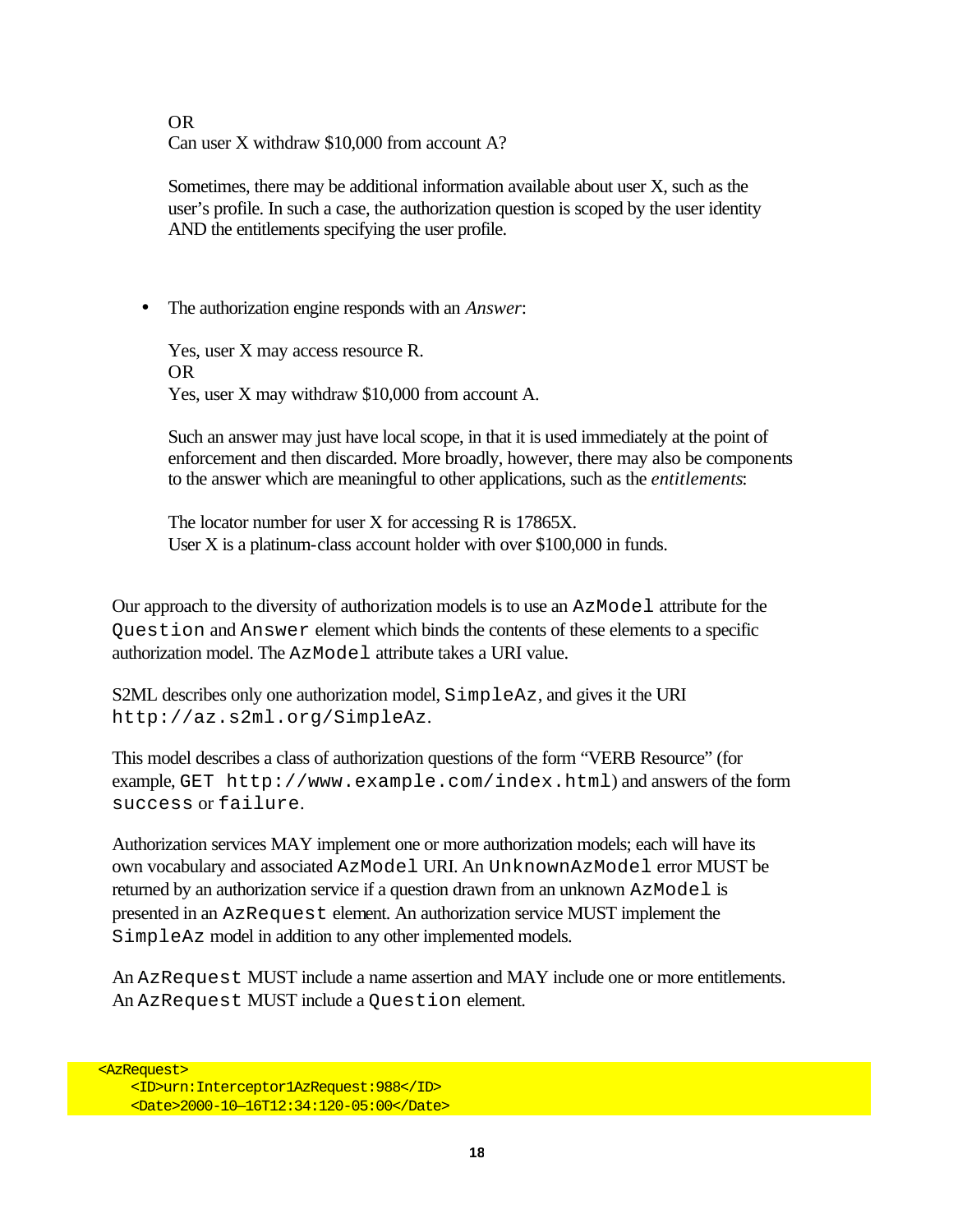```
 <NameAssertion>. . . </NameAssertion> 
     <Question AzModel="http://az.s2ml.org/SimpleAz">
            <ResourceContext>
                <Method>urn:GET</Method>
                <Resource>http://www.myserver.com/index.html</Resource>
             </ResourceContext>
     </Question>
</AzRequest>
```
An AzResponse MUST contain an answer element and MAY contain one or more entitlements. The Answer element contains a response to the authorization question posed in AzRequest. One or more entitlements may be returned from an authorization request; for example, when a user is authorized to access a commerce application, the user's locator number and payment status may be returned within an entitlement.

```
<AzResponse>
    <ID>urn:GeneralPurposeAzEngine:908a</ID>
    <InResponseTo>urn:Interceptor1AzRequest:988</InResponseTo> 
    <Date>2000-10—16T12:34:120-05:00</Date>
    <Entitlement>. . . </Entitlement> 
    <Answer AzModel="http://az.s2ml.org/SimpleAz">
            <Result>Success</Result>
    </Answer>
</AzResponse>
```
#### 4.4 Assertion Validity

Scrutinizing actors will need to determine the validity of both name assertions and entitlements. Validity is defined in the context of business relationship with the issuer and security policies in place at the actor scrutinizing the assertion. Minimally, the following conditions MUST be evaluated by an actor scrutinizing as assertion:

- 1. The issuer is trusted by the actor,
- 2. The issuer's digital signature is valid at the time of scrutiny and binds to required elements in the assertion,
- 3. The time period for which the assertion is being scrutinized lies within the time period specified by the ValidityInterval element, and
- 4. The business relationship between the actor and issuer references at least one of the Audience elements. The creation and management of business relationships is outside the scope of the specification.

A compound assertion (entitlement) is valid if and only if it meets the above rules AND the cited name assertion is valid.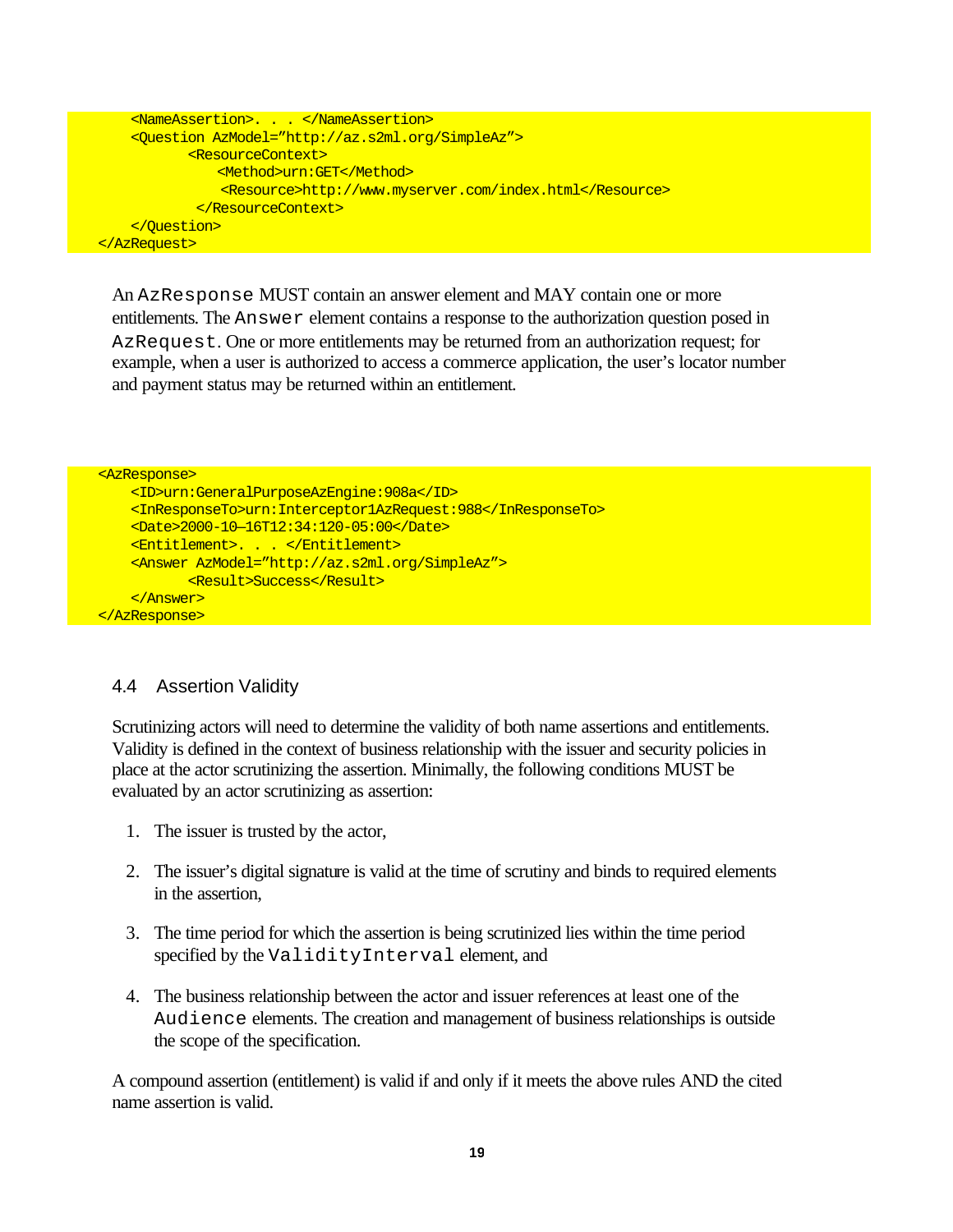#### 4.4.1 Audience Restriction

Assertions MAY be addressed to a specific audience. Although an actor that is outside the audience specified is capable of drawing conclusions from an assertion, the issuer explicitly makes no representation as to accuracy or trustworthiness to such a party. An audience is identified by a URI that identifies a document that describes the terms and conditions of audience membership. Examples of terms and conditions include:

- Require users of an assertion to agree to specific terms (rule book, liability caps, relying party agreement)
- Prevent clients inadvertently relying on data that does not provide a sufficient warranty for a particular purpose
- Enable sale of per-transaction insurance services

Each actor is configured with a set of URIs that identify the audiences that the actor is a member of, for example:

http://cp.verisign.test/cps-2000 Client accepts the VeriSign Certification Practices Statement.

```
http://rule.bizexchange.test/bizexchange_rulebook
  Client accepts the provisions of the bizexchange rulebook.
```
An assertion MAY specify a set of audiences to which the assertion is addressed. If the set of audiences is the empty set there is no restriction and all audiences are addressed.

#### 5 Message Set

This section details the meaning and usage of the XML constructs that make up S2ML messages. The full schema is provided in Appendix B.

#### 5.1 URI Naming Infrastructure

The S2ML Architecture makes extensive use of URIs to identify assertions, actors, and audiences. The use of a URI as an object *identifier* is a superset of the use of a URI as an object *locator*. S2ML introduces objects such as audiences and authorization roles that can be identified for purposes of comparison even though there is no means of locating or even resolving them. Appendix A describes comparison rules for determining URI equality for S2ML purposes.

#### 5.2 Common Structures

The following elements are used in various locations in S2ML messages.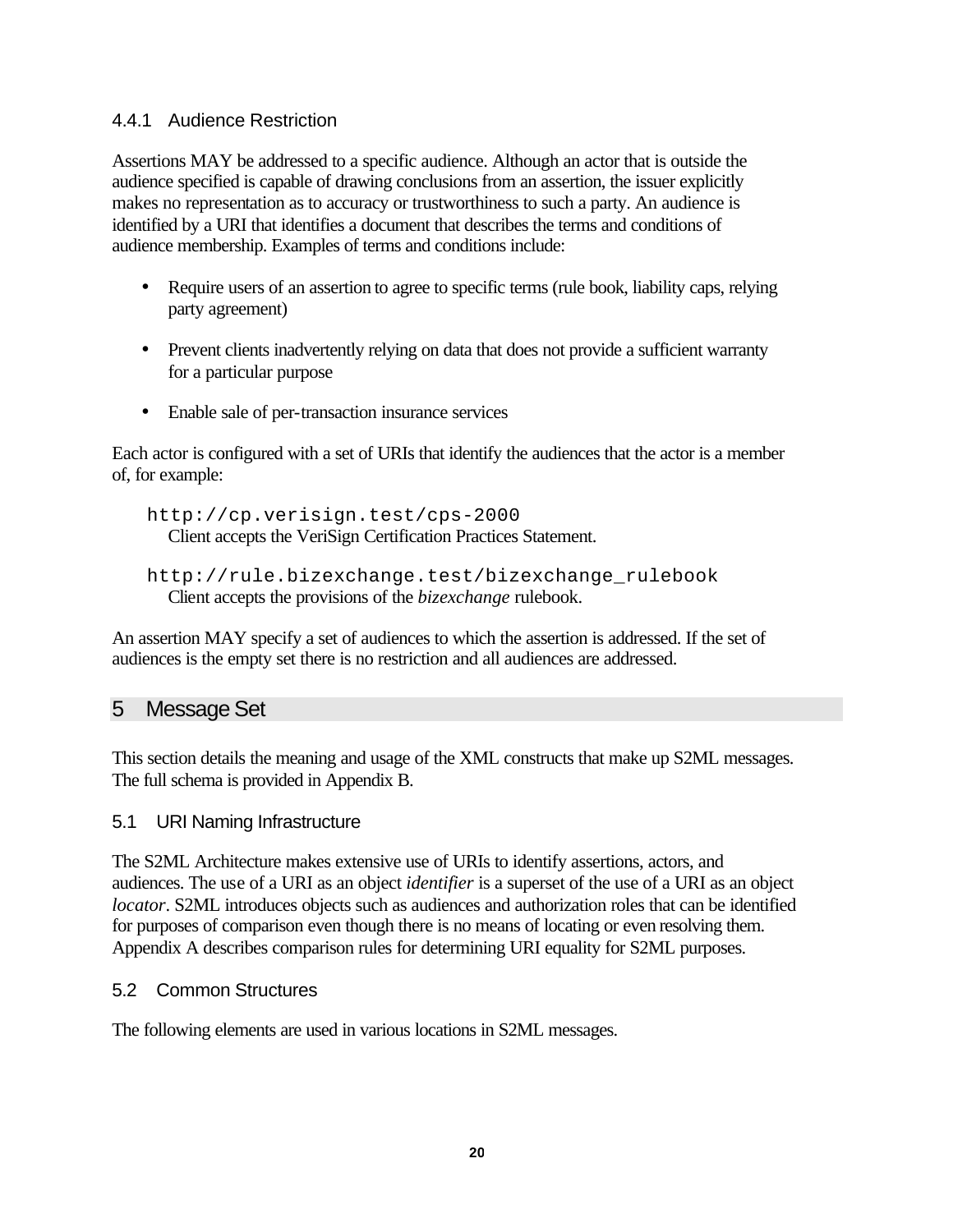#### 5.2.1 ID Element

The ID element specifies a label by means of a URI.

```
 <xsd:element name="ID" type="xsd:uriReference"/>
```
#### 5.2.2 Issuer Element

The Issuer element specifies the issuer of the assertion by means of a URI.

<xsd:element name="Issuer" type="xsd:uriReference"/>

#### 5.2.3 ValidityInterval Complex Type

The ValidityInterval structure specifies time limits on the validity of the assertion.

```
 <xsd:complexType name="ValidityInterval">
  <xsd:sequence>
     <xsd:element name="NotBefore" type="xsd:timeInstant" minOccurs="0"/>
     <xsd:element name="NotAfter" type="xsd:timeInstant" minOccurs="0"/>
  </xsd:sequence>
 </xsd:complexType>
```

| Member    | Type        | Description                                                 |
|-----------|-------------|-------------------------------------------------------------|
| NotBefore | timeInstant | Time instant at which the validity interval<br>begins       |
| NotAfter  | timeInstant | Time instant after which the validity<br>interval has ended |

The NotBefore and NotAfter elements are optional. If the value is either omitted or equal to the start of the epoch it is unspecified. If the NotBefore element is unspecified the assertion is valid from the start of the epoch until the NotAfter element. If the NotAfter element is unspecified the assertion is valid from the NotBefore element with no expiry. If neither element is specified the assertion is valid at any time.

All time instances SHOULD be interpreted in Universal Coordinated Time unless the parties concerned have agreed in advance to use a different time standard.

For purposes of comparison the time interval NotBefore to NotAfter begins at the earliest time instant compatible with the specification of NotBefore and ends after the earliest time instant compatible with the specification of NotAfter.

For example, if the time interval specified is *day*T12:03:02 to *day*T12:05:12, the times 12:03:02.00, 12:05:11.9999, and 12:05:12.00 are within the time interval. The time  $12:05:12.0001$  is outside the time interval.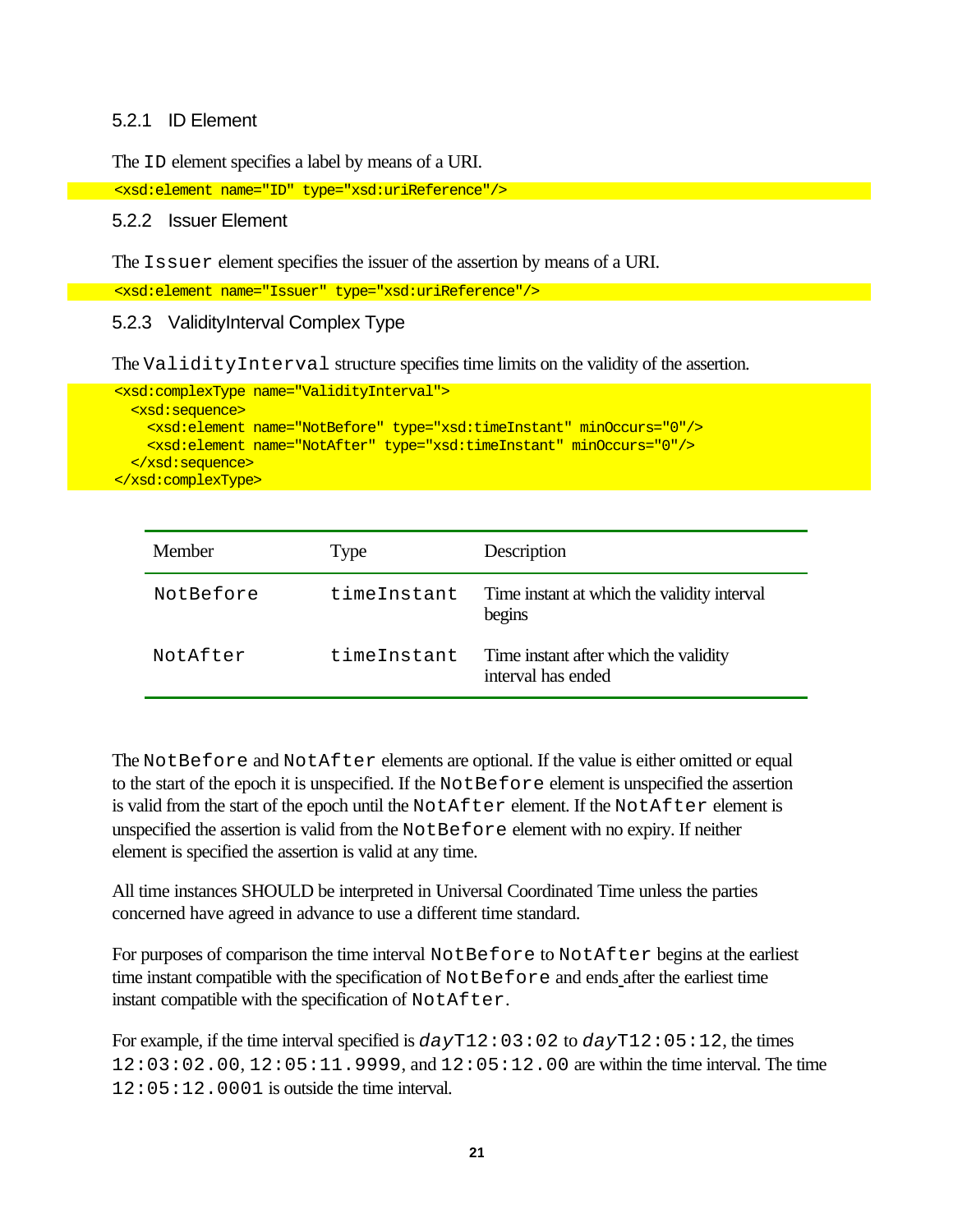#### 5.2.4 Date Element

The Date element MUST fully specify the date.

```
 <xsd:element name="Date" type="xsd:timeInstant"/>
```
#### 5.2.5 Audiences Element

The Audiences element specifies a set of audiences to which the assertion is addressed.

```
 <xsd:simpleType name="listOfUriRefs">
  <xsd:list itemType="xsd:uriReference"/>
 </xsd:simpleType>
```
<xsd:element name="Audiences" type="listOfUriRefs"/>

#### 5.2.6 DependsOn Element

The DependsOn element allows an assertion to refer to or cite another assertion, thereby forming a compound assertion. A compound assertion is valid if and only if each component assertion is valid.

<xsd:element name="DependsOn" type="xsd:uriReference"/>

#### 5.2.7 InResponseTo Element

The InResponseTo element is used as part of the response structure to track the URI of the request object.

<xsd:element name="InResponseTo" type="xsd:uriReference"/>

#### 5.2.8 Holder Element

The Holder element describes a public key value or X509Data.

```
<xsd:element name="Holder" minoccurs="0"/>
           <xsd:complexType>
             <xsd:element ref="dsig:X509Data"/>
             <xsd:element ref="dsig:KeyValue"/>
           </xsd:complexType>
```
#### 5.2.9 ResultCode Simple Type

The ResultCode enumerated type is used to return result codes from each interface. It has the following possible values:

#### **Success**

The operation succeeded.

#### **Failure**

The operation failed for unspecified reasons.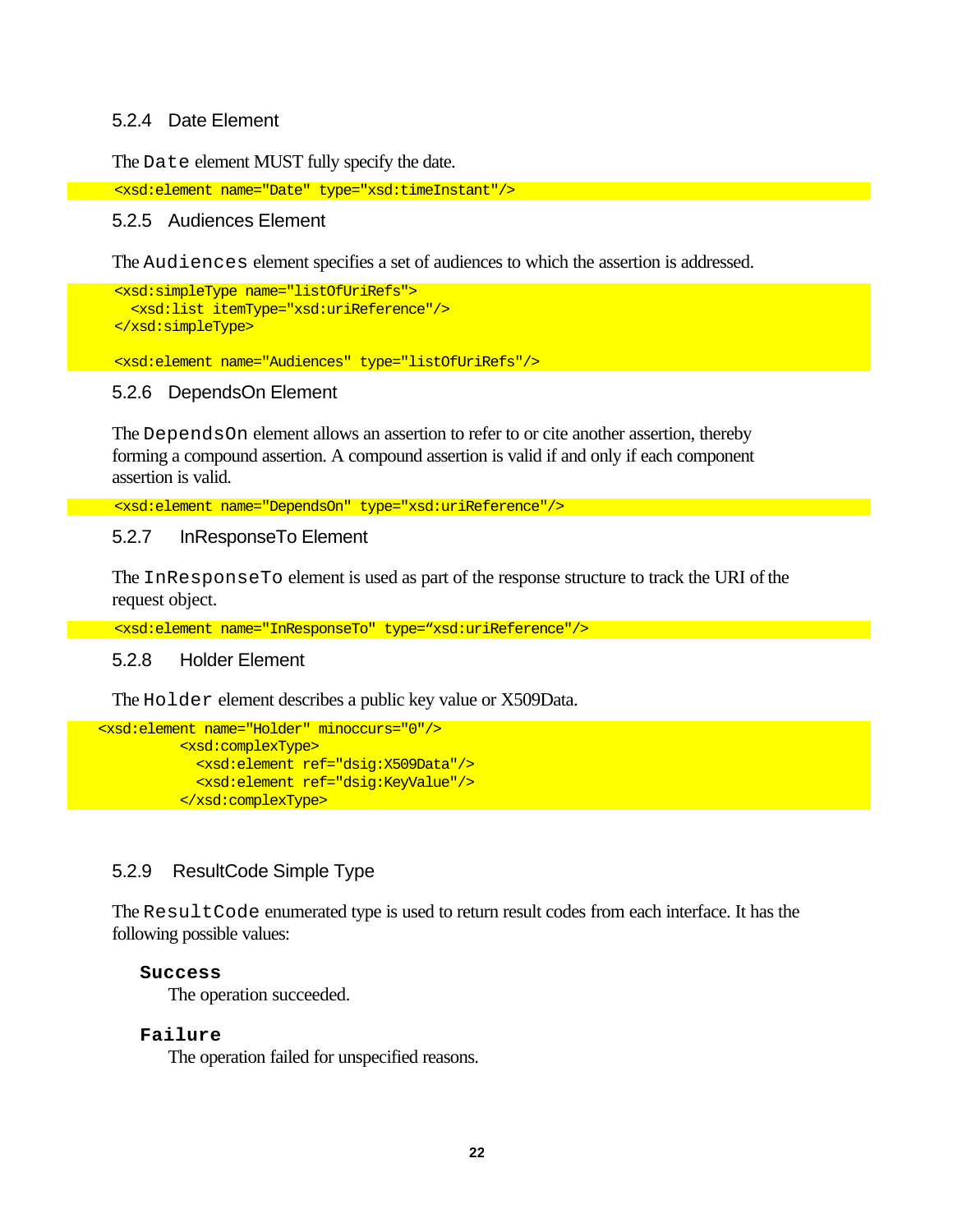#### **UnknownAzModel**

The authorization engine is does not support the AzModel used in the request.

#### **NotEnoughInfo**

The service lacks information required to respond definitively to the request.

```
 <xsd:simpleType name="ResultCode" base="xsd:string">
     <xsd:enumeration value="Success"/>
     <xsd:enumeration value="Failure"/>
     <xsd:enumeration value="UnknownAzModel"/>
     <xsd:enumeration value="NotEnoughInfo"/>
</xsd:simpleType>
```
#### 5.3 Authentication Messages

This section describes the structures for authentication-related messages.

#### 5.3.1 AuthRequest Element

The AuthRequest element contains an authentication request message.

```
 <xsd:element name="AuthRequest">
   <xsd:complexType>
    <xsd:all>
      <xsd:element ref="ID"/>
       <xsd:element ref="Time"/>
      <xsd:element ref="Holder" minoccurs="0"/> 
      <xsd:element ref="Credentials"/>
    </xsd:all>
  </xsd:complexType>
 </xsd:element>
```
#### 5.3.2 AuthResponse Element

The AuthResponse element contains an authentication response message.

```
 <xsd:element name="AuthResponse">
   <xsd:complexType>
     <xsd:sequence>
      <xsd:element ref="ID"/>
       <xsd:element ref="Time"/>
       <xsd:element ref="InResponseTo"/>
       <xsd:element name="Result" type="ResultCode"/>
       <xsd:element ref="NameAssertion" minOccurs="0"/>
      <xsd:element ref="Entitlement" minOccurs="0" maxOccurs="unbounded"/> 
    </xsd:sequence>
  </xsd:complexType>
 </xsd:element>
```
The InResponseTo element contains the unique identifier of the AuthRequest element for which this <AuthResponse> element has been created.

#### 5.3.3 Credentials Element

The Credentials element contains one of the following: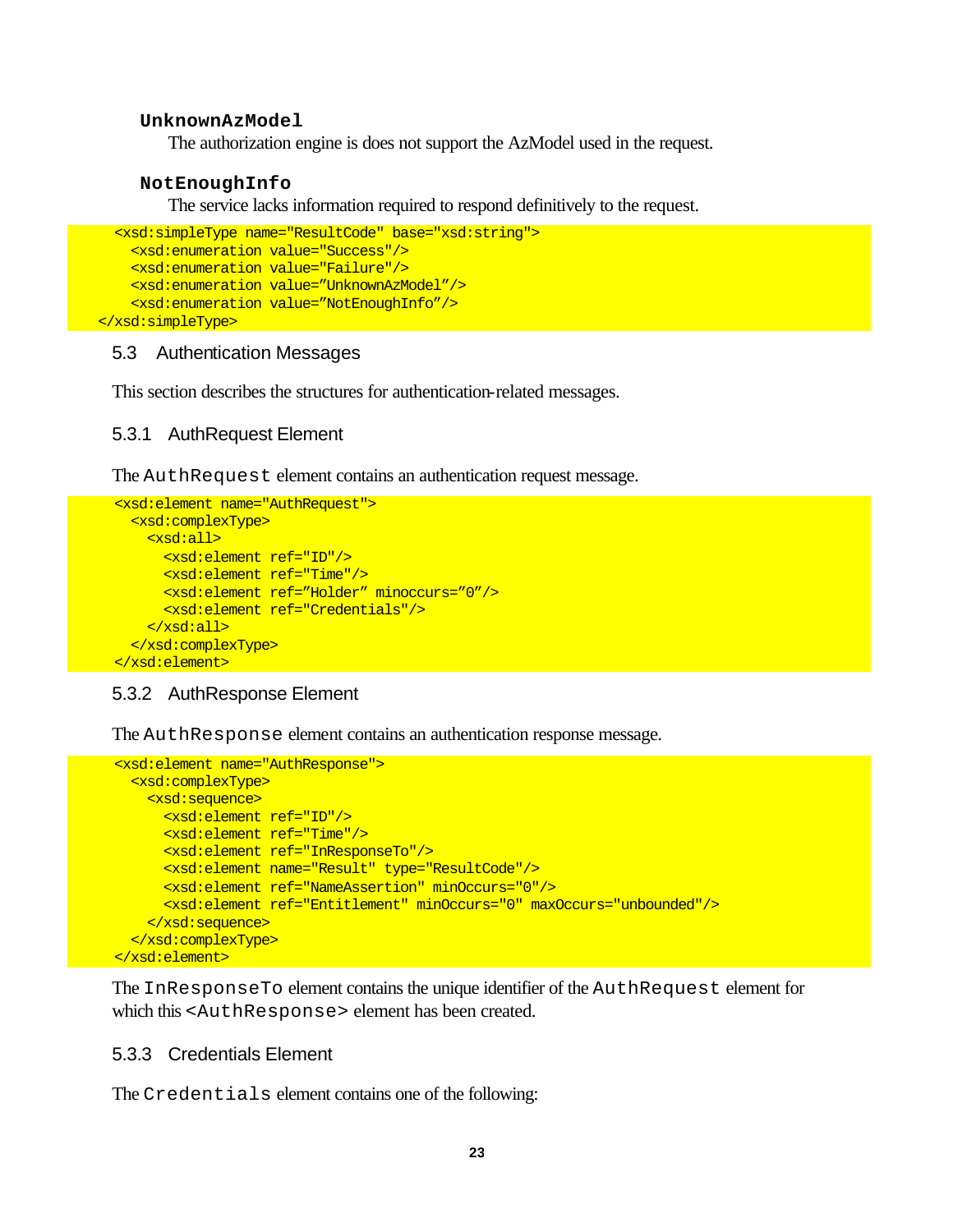- A Login element for providing user name-password information
- An X509Data element (from [XML-SIG])
- A KeyValue element (from [XML-SIG])
- A NoCredentials element to signify that no credentials are being provided
- An element that is in a namespace other than S2ML

```
 <xsd:element name="Credentials">
  <xsd:complexType>
     <xsd:choice>
       <xsd:element ref ="Login"/>
       <xsd:element ref="dsig:X509Data"/>
       <xsd:element ref="dsig:KeyValue"/>
       <xsd:any namespace="##other"/>
       <xsd:element name="NoCredentials"/> 
    </xsd:choice>
  </xsd:complexType>
 </xsd:element>
```
#### **5.3.3.1 Login Element**

The Login element must contain a name and password pair; it may also contain an optional Domain element.

```
 <xsd:element name="Login">
  <xsd:complexType>
     <xsd:all>
       <xsd:element name="Name" type="xsd:string"/>
       <xsd:element name="Password" type="xsd:string"/>
       <xsd:element name="Domain" type="xsd:string" minOccurs="0"/>
    </xsd:all>
  </xsd:complexType>
 </xsd:element>
```
#### 5.3.4 NameAssertion Element

The NameAssertion element contains all the information related to a name assertion.

```
 <xsd:element name="NameAssertion">
  <xsd:complexType>
     <xsd:all>
       <xsd:element ref="Holder" minoccurs="0"/>
       <xsd:element ref="ID"/>
       <xsd:element ref="Issuer"/>
       <xsd:element ref="Date"/>
       <xsd:element ref="Audiences" minOccurs="0"/>
       <xsd:element ref="ValidityInterval" minOccurs="0"/>
       <xsd:element ref="AuthData"/>
       <xsd:element ref="dsig:Signature"/> 
     </xsd:all>
  </xsd:complexType>
 </xsd:element>
```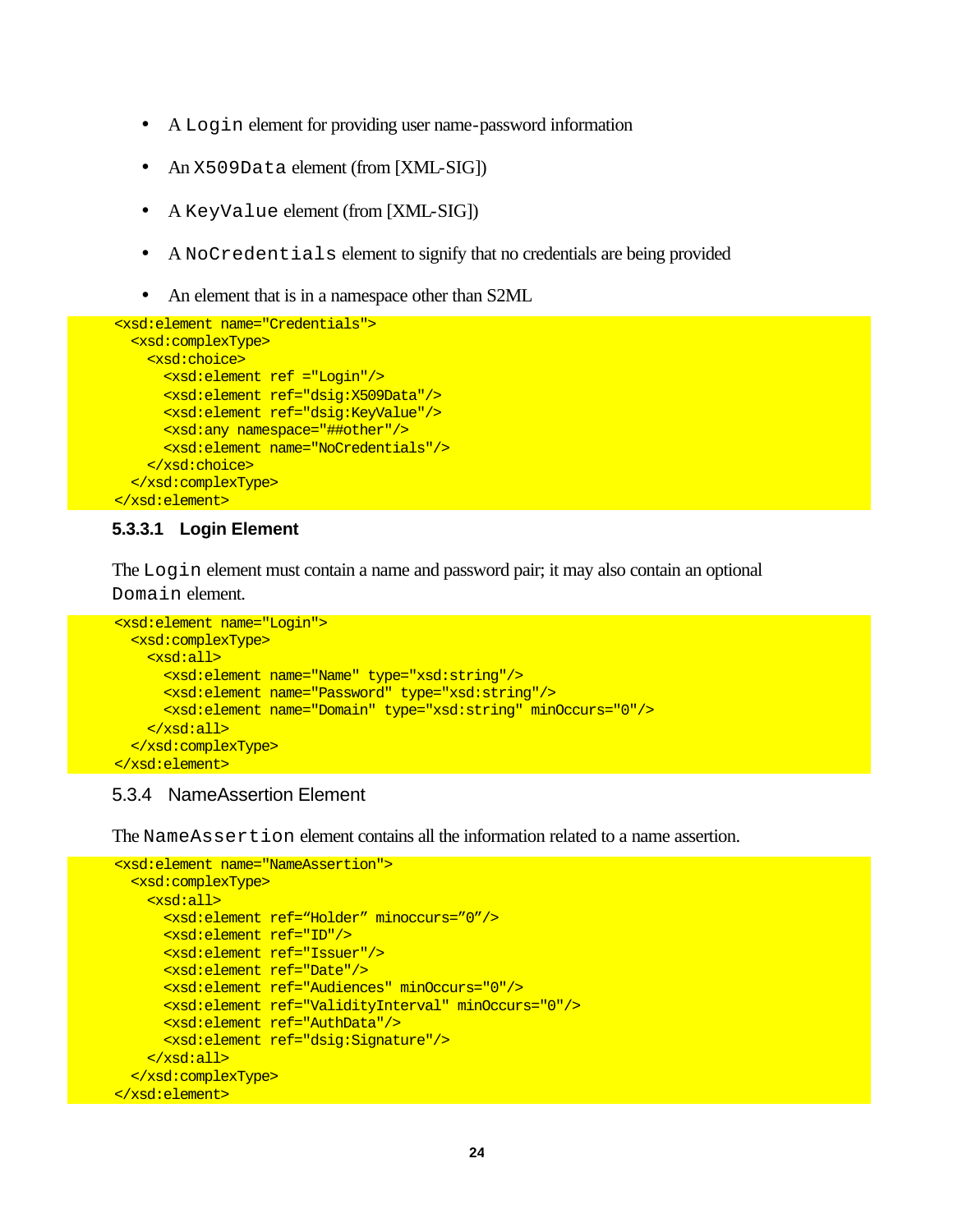| Identifier       | <b>Type</b> | Description                                                                                                        |
|------------------|-------------|--------------------------------------------------------------------------------------------------------------------|
| Holder           |             | Optional; describes public key used to validate<br>a scoped name assertion binding to a payload.                   |
| T D              | URI         | MUST be present and be unique over all Name<br>Assertions.                                                         |
| Issuer           | URI         | MUST be present.                                                                                                   |
| Date             | timeInstant | MUST be present                                                                                                    |
| AuthData         |             | Information generated by authentication step;<br>MUST be present.                                                  |
| ValidityInterval |             | Optional.                                                                                                          |
| Audiences        |             | Optional.                                                                                                          |
| dsig:Signature   |             | MUST be present; enveloped digital signature<br>binding the issuer's identity to required assertion<br>attributes. |

The subelements for NameAssertion have the following meaning and usage:

#### 5.3.5 AuthData Element

The AuthData element encodes the result of a successful authentication step. The AuthType element describes the type of credentials that presented for authentication. Credentials are mapped into one of four standard forms, UserHandle, IdentityToken, dsig:X509Data, or dsig:KeyValue, or are provided using XML structures from a namespace other than S2ML

```
 <xsd:element name="AuthData">
  <xsd:complexType>
    <xsd:sequence>
      <xsd:element ref="AuthType"/>
      <xsd:choice>
        <xsd:element ref="UserHandle"/>
         <xsd:element ref="IdentityToken">
        <xsd:element ref="dsig:X509Data"/>
        <xsd:element ref="dsig:KeyValue"/>
        <xsd:any namespace="##other"/>
      </xsd:choice> 
    </xsd:sequence>
  </xsd:complexType>
```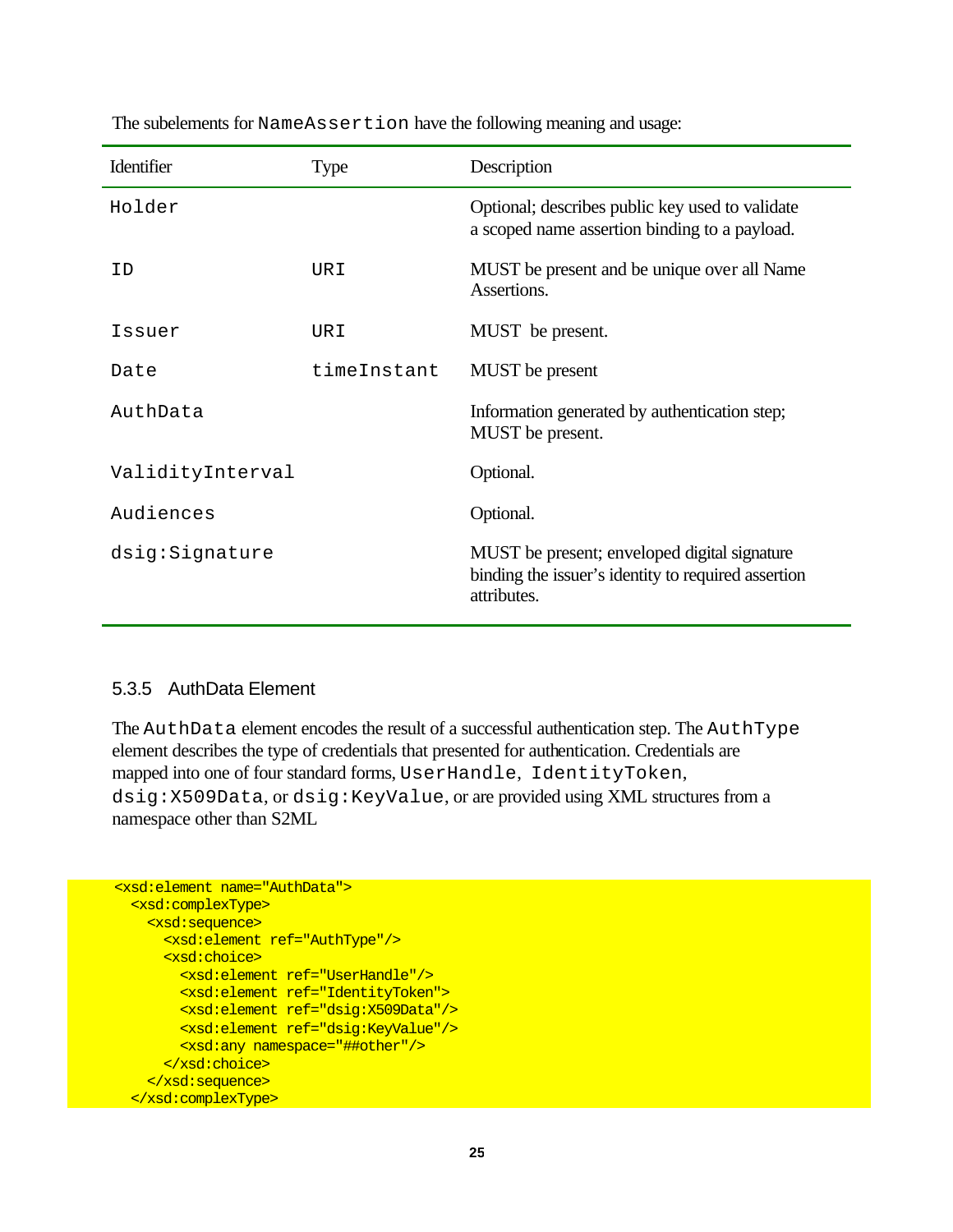</xsd:element>

#### **5.3.5.1 AuthType Element**

The AuthType element identifies the type of authentication data that is to follow in this AuthData element.

```
 <xsd:element name="AuthType">
  <xsd:complexType>
     <xsd:choice>
       <xsd:simpletype base="string">
         <xsd:enumeration value="Login"/>
         <xsd:enumeration value="Nocreds"/>
         <xsd:enumeration value="X509Data"/>
         <xsd:enumeration value="KeyValue"/>
       </xsd:simpleType>
       <xsd:any namespace="##other"/>
    </xsd:choice>
  </xsd:complexType>
 </xsd:element>
```
#### **5.3.5.2 UserHandle Element**

The UserHandle element represents the case wherein credentials are mapped to an entry within a directory or user store. The contents of element X509. DN MUST take the form of an X.509 Distinguished Name [X.509], for example:

uid=bjensen,ou=people,dc=airius,dc=com

```
 <xsd:element name="UserHandle">
  <xsd:complexType>
    <xsd:all>
       <xsd:element name="Directory" type="xsd:string"/>
       <xsd:element name="X509.DN" type="xsd:string"/> 
     </xsd:all>
  </xsd:complexType>
 </xsd:element>
```
#### **5.3.5.3 IdentityToken Element**

<xsd:element name="IdentityToken" type="xsd:string"/>

#### 5.4 Authorization Messages

This section describes the structures for authorization-related messages.

#### 5.4.1 AzRequest Element

The AzRequest element contains an authorization request message.

```
 <xsd:element name="AzRequest">
  <xsd:complexType>
    <xsd:sequence>
      <xsd:element ref ="ID"/>
       <xsd:element ref ="Time"/>
       <xsd:element ref ="NameAssertion"/>
```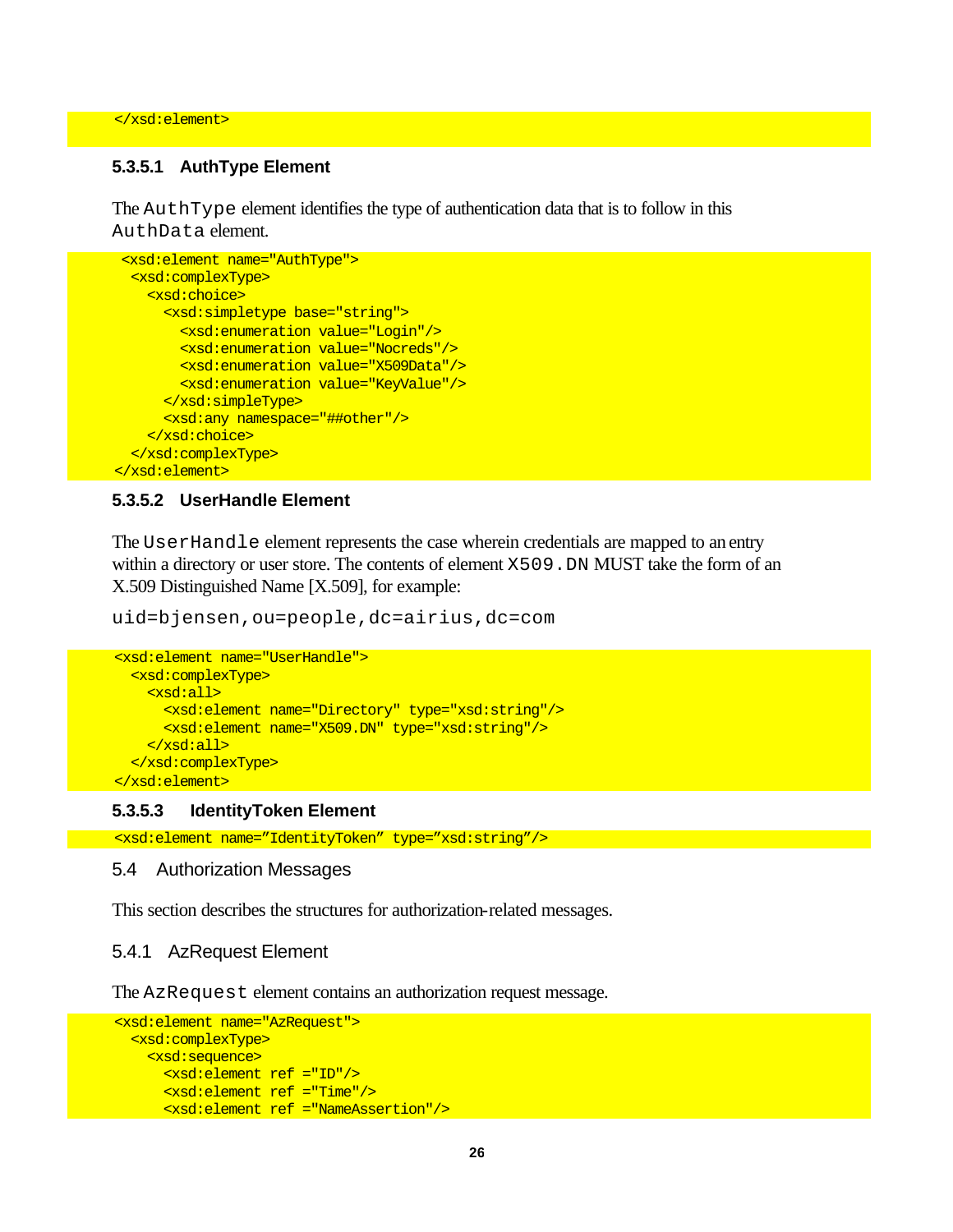```
 <xsd:element ref ="Question"/>
       <xsd:element ref ="Entitlement" minOccurs="0" maxOccurs="unbounded"/>
     </xsd:sequence>
  </xsd:complexType>
 </xsd:element>
```
#### **5.4.1.1 Question Element**

```
 <xsd:element name="Question">
   <xsd:complexType>
     <xsd:choice>
       <xsd:element ref="ResourceContext"/>
       <xsd:any namespace="##other"/>
     </xsd:choice>
     <xsd:attribute name="AzModel" type="xsd:uriReference"/>
   </xsd:complexType>
 </xsd:element>
```
#### **5.4.1.2 ResourceContext Element**

The ResourceContext element provides information about the resource context.

```
 <xsd:element name="ResourceContext">
  <xsd:complexType>
     <xsd:all>
       <xsd:element name="Resource" type="xsd:uriReference"/>
       <xsd:element name="Method" type="xsd:uriReference"/>
     </xsd:all>
  </xsd:complexType>
 </xsd:element>
```
The sub-elements for ResourceContext have the following meaning and usage:

| Identifier | Type  | Description                         |
|------------|-------|-------------------------------------|
| Resource   | TJR T | The resource name. MUST be present. |
| Method     | TJR T | Verb. MUST be present.              |

#### 5.4.2 AzResponse Element

The AzResponse element contains an authorization response message.

```
 <xsd:element name="AzResponse">
  <xsd:complexType>
     <xsd:sequence>
       <xsd:element ref="ID"/>
       <xsd:element ref="Time"/>
       <xsd:element ref="InResponseTo" /> 
       <xsd:element name ref="Answer"/>
       <xsd:element name ref="entitlement" minOccurs="0" maxOccurs="unbounded"/>
    </xsd:sequence>
  </xsd:complexType>
 </xsd:element>
```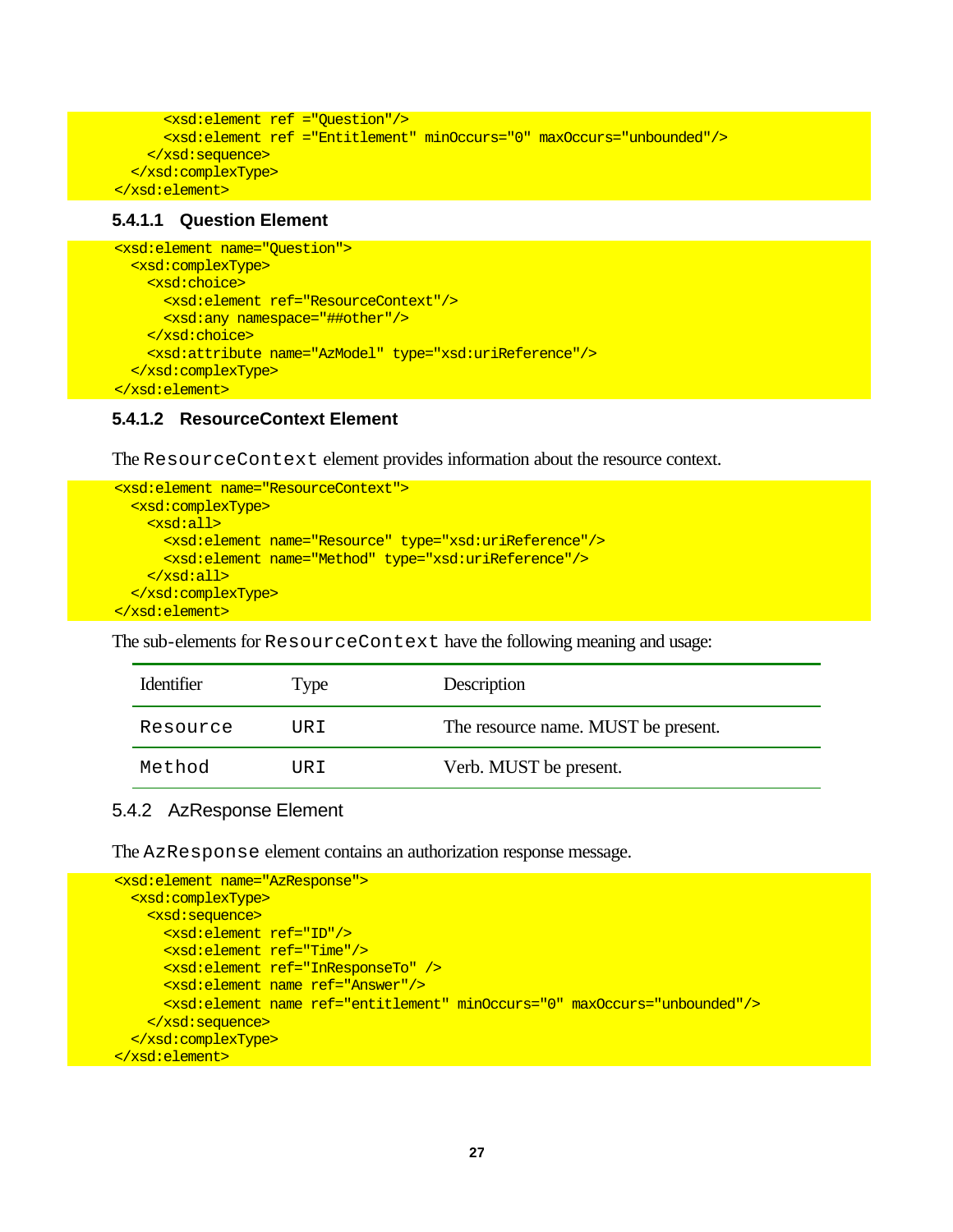#### **5.4.2.1 Answer Element**

```
 <xsd:element name="Answer">
   <xsd:complexType>
     <xsd:all>
       <xsd:element name="Result" type="ResultCode"/>
       <xsd:any namespace="##other"/>
     </xsd:all>
     <xsd:attribute name="AzModel" type="xsd:uriReference"/>
   </xsd:complexType>
 </xsd:element>
```
#### 5.4.3 Entitlement Element

The Entitlement element contains all the information related to an entitlement assertion.

```
 <xsd:element name="Entitlement">
   <xsd:complexType>
     <xsd:all>
      <xsd:element name ref="ID"/>
       <xsd:element name ref="Issuer"/>
       <xsd:element name ref="Date"/>
       <xsd:element name ref="Audiences" minOccurs="0"/>
       <xsd:element name ref="DependsOn"/>
       <xsd:element name ref="AzData"/>
      <xsd:element name="ValidityInterval" type="ValidityInterval" minOccurs="0"/>
      <xsd:element name ref="dsig:Signature"/>
     </xsd:all>
   </xsd:complexType>
 </xsd:element>
```
The sub-elements for  $Entilelement$  have the following meaning and usage:

| Identifier     | <b>Type</b>                       | Description                                                                                               |
|----------------|-----------------------------------|-----------------------------------------------------------------------------------------------------------|
| ID             | URI                               | MUST be present and be unique over all<br>entitlements.                                                   |
| Date           | timeInstant                       | MUST be present.                                                                                          |
| Issuer         | uriRef                            | MUST be present.                                                                                          |
| DependsOn      | uriRef                            | Link to Name Assertion; MUST be present.                                                                  |
| AzData         |                                   | MUST be present.                                                                                          |
|                | ValidityInterval ValidityInterval | Optional.                                                                                                 |
| Audiences      |                                   | Optional.                                                                                                 |
| dsig:Signature |                                   | MUST be present; enveloped digital signature<br>binding the issuer's identity to assertion<br>attributes. |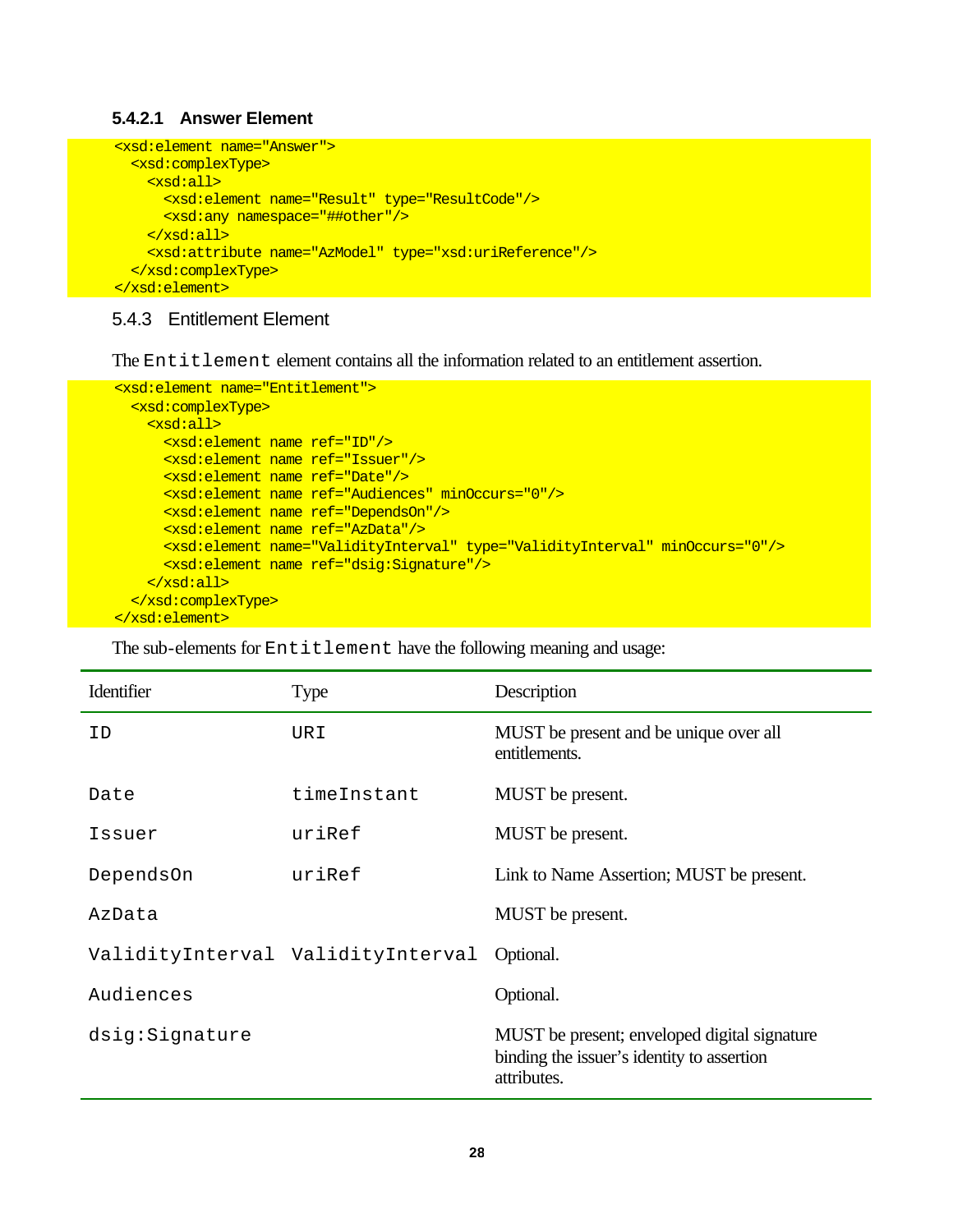#### **5.4.3.1 AzData Element**

The AzData element provides data about the authorization.

```
 <xsd:element name="AzData">
   <xsd:complexType>
     <xsd:all>
       <xsd:any namespace="##other"/>
     </xsd:all>
   </xsd:complexType>
 </xsd:element>
```
#### 6 Bindings to Messaging and Transport Protocols

It is a goal of S2ML to be neutral with respect to messaging and transport protocols, such that bindings could be created to any one protocol. Bindings to several common protocols are provided in this section.

#### 6.1 Web Browser Binding

In many user-driven scenarios there is a need to communicate security information through cookies or URL query strings. In such cases, assertions originating from site A may need to be communicated to site B via the user's browser.



As S2ML assertions may be of variable size and as both URLs and cookies are strongly size constrained, this specification describes a system in which *unambiguous references* to S2ML assertions are conveyed through short fixed-size strings. Using such references, sites may retrieve S2ML assertions from other sites through means that lie outside the scope of this specification.

The separate notions of References and Secret References are defined here. Secret References must be used when the Assertion referred to is a Secret Assertion. A Secret Reference may be used as a "bearer" token in place of the Secret Assertion itself.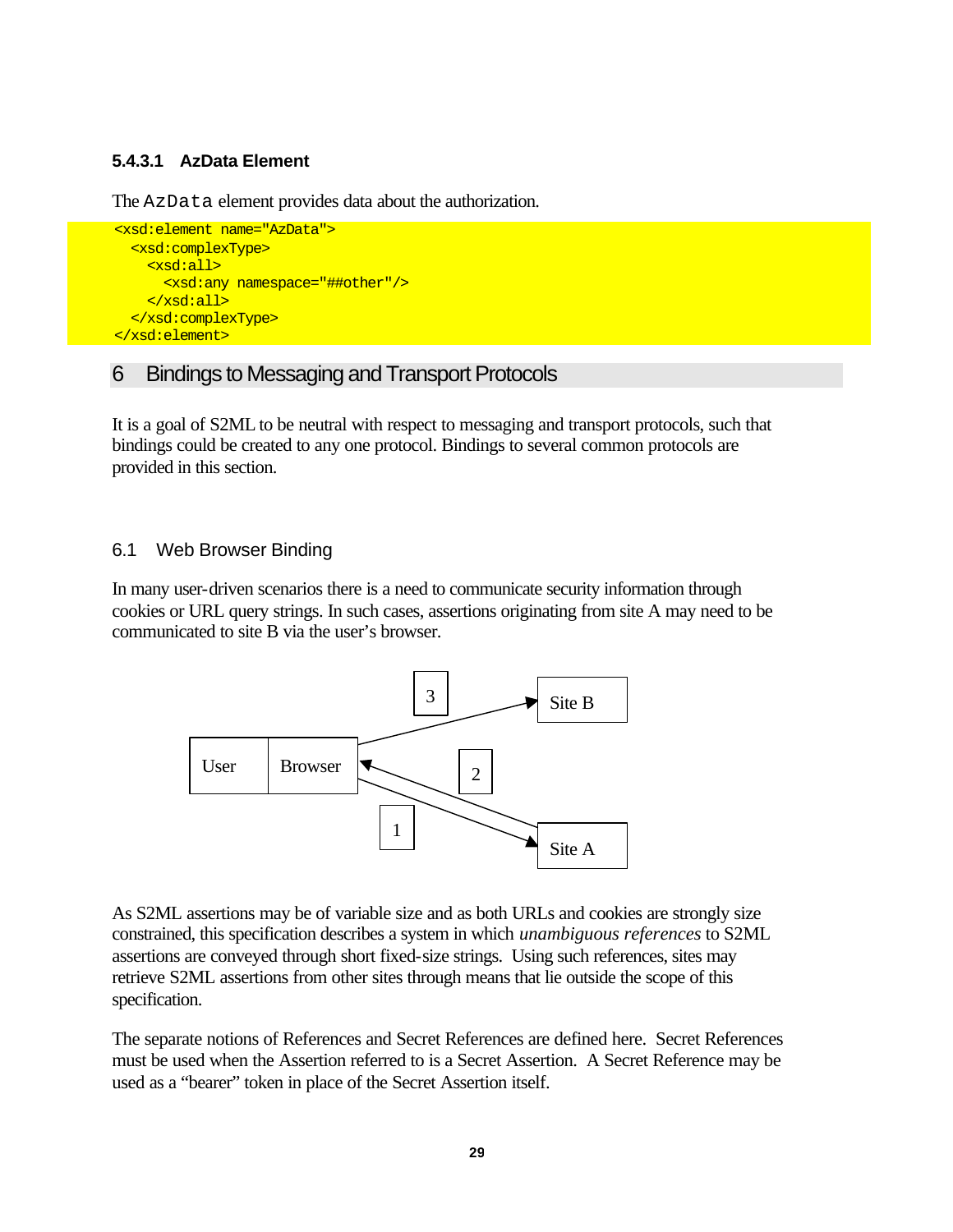Note that a Reference itself is not a signed object. It is assumed that the authenticity and integrity of a Reference may be verified in the act of retrieving the associated Assertion.

A Reference refers to a *single* assertion, and is constructed from two components:

| Sender Identifier              | uniquely identifies the Sender URI                                |
|--------------------------------|-------------------------------------------------------------------|
| Assertion<br><i>Identifier</i> | uniquely identifies the contents of This element of an Assertion. |

Identifiers should be guaranteed to be unique within the scope of use. For the case of an Assertion Identifier in a Secret Reference, it is essential that the size be appropriately large to prevent forgery of valid Assertion Identifiers. We recommend that any Assertion Identifiers be constructed from an appropriately sized cryptographic hash function, to prevent possible collisions between an artificially constructed Assertion Identifier and the set of valid Secret Assertions.

The S2MLreference conforms to the standard HTTP header format as in [RFC2068], with the name field set to "S2MLreference" and the value field containing the Reference.

<S2Mlreference> := "S2Mlreference:" <Reference> <Reference> := "v1" <SenderIdentifier> ":" <AssertionIdentifier> <SenderIdentifier> := B64 representation of SHA1 hash of Sender URI <AssertionIdentifier> := B64 representation of SHA1 hash of Assertion <ID> element

The construction of the SenderIdentifier and AssertionIdentifier uses a B64 representation, as specified in [MIME], of SHA1 hash results of a Sender URI and the <ID> element of the associated Assertion, respectively.

The remainder of this section gives suggestions for implementation and use of these References.

An originating site may store and manage a table of assertions for which references have been exported outside the site. The table would be indexed by the Assertion Identifier element of each Reference, which is constructed from a hash function of the referenced Assertion. The receiving site would maintain a table of Sender Identifiers and sending site descriptions. The receiving site would decode and verify the Assertion Identifier and Sender Identifier, determine the sending site from the Sender Identifier, and contact the sending site to retrieve the relevant Assertion associated with the Assertion Identifier.

#### 6.2 HTTP Binding

For this case, we are interested in conveying assertions from an originating site to a receiving site, where the originating site is sending an HTTP command to the receiving site. Two methods are defined:

(1) Use of HTTP headers to convey assertion references in the format presented in 6.1,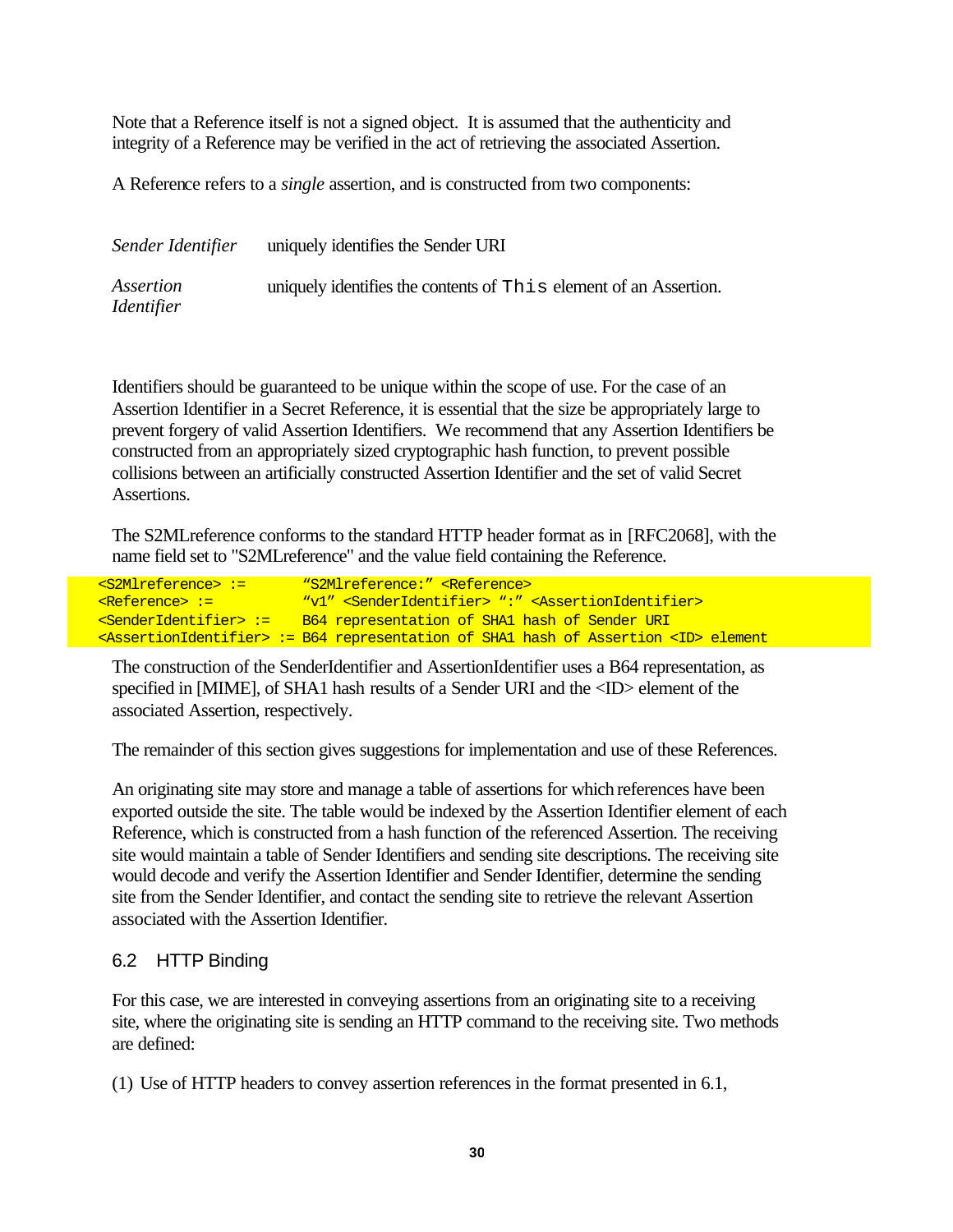(2) Incorporation of S2ML assertions within the body of an HTTP POST command. Details are TBD.

#### 6.3 MIME Binding

MIME and particularly Multipart-MIME are very commonly used in messaging systems. In this section, we describe the use of MIME as a packaging technique for combining one or more S2ML documents into a single MIME entity, a *security package*. We also describe the use of S/MIME to encrypt security packages and to *bind* a security package to a business payload.

This discussion is independent of the specific MIME messaging protocol used. Our viewpoint is that the S2ML MIME binding should provide a reasonable "default" binding for messaging based on MIME. Individual messaging frameworks may provide alternative ways to include S2ML fragments and assertions with messages.

S2ML documents such as Credentials, Name Assertions, and Entitlements MUST be packaged using MIME *multipart/mixed* into a single MIME security package. Each S2ML document is packaged as a single MIME object with content-type *text/xml*. The security package MAY be optionally encrypted with S/MIME enveloping using *application/pkcs7-mime* content-type. A credential document that includes login password information may need to be protected over non-secure transports. Entitlement information requiring confidentiality may also need to be protected if it is being processed over multiple sites over varying transport protocols.

The security package MUST be combined with the message payload using content-type *multipart/related* with the business payload comprising the root of the message.

Finally, the message payload and the S2ML security package MUST be bound together. This is achieved either by using SSL with a client-side certificate or by signing. If signing is used, the document will have content-type *multipart/signed*. The purpose of the signature is to ensure that the security package combined with the original message payload such that no intermediary party can replace the original S2ML security package (e.g., during message transmissions) with alternatives. This signature block is optional and some messaging frameworks may choose to rely on transport-level security (e.g., SSL). The act of binding the security package to a message payload also serves to scope any name assertions contained within the security package (Section 4.2).

Note: if an S2ML payload will be transferred over a transfer medium that is constrained to 7-bit text (e.g., parts of the Internet SMTP infrastructure), then the charset attribute of the Content-Type header should be set to "us-ascii", or another 7-bit character set. However, specifying a value for the Content-Transfer-Encoding header can relax this requirement. Using the "quotedprintable" value of the Content-Transfer-Encoding header, for instance, allows an 8-bit character set (such as iso-8859-1 or UTF-8) to be sent over a 7-bit network. Binary data can have a Content-Transfer-Encoding type of "base64" to solve the 7-bit issue. Note that 8-bit clean transports do not encode 8-bit character sets, but still may require base64 encoding for binary data. So-called "binary clean" transport protocols (such as HTTP) do not require encoding.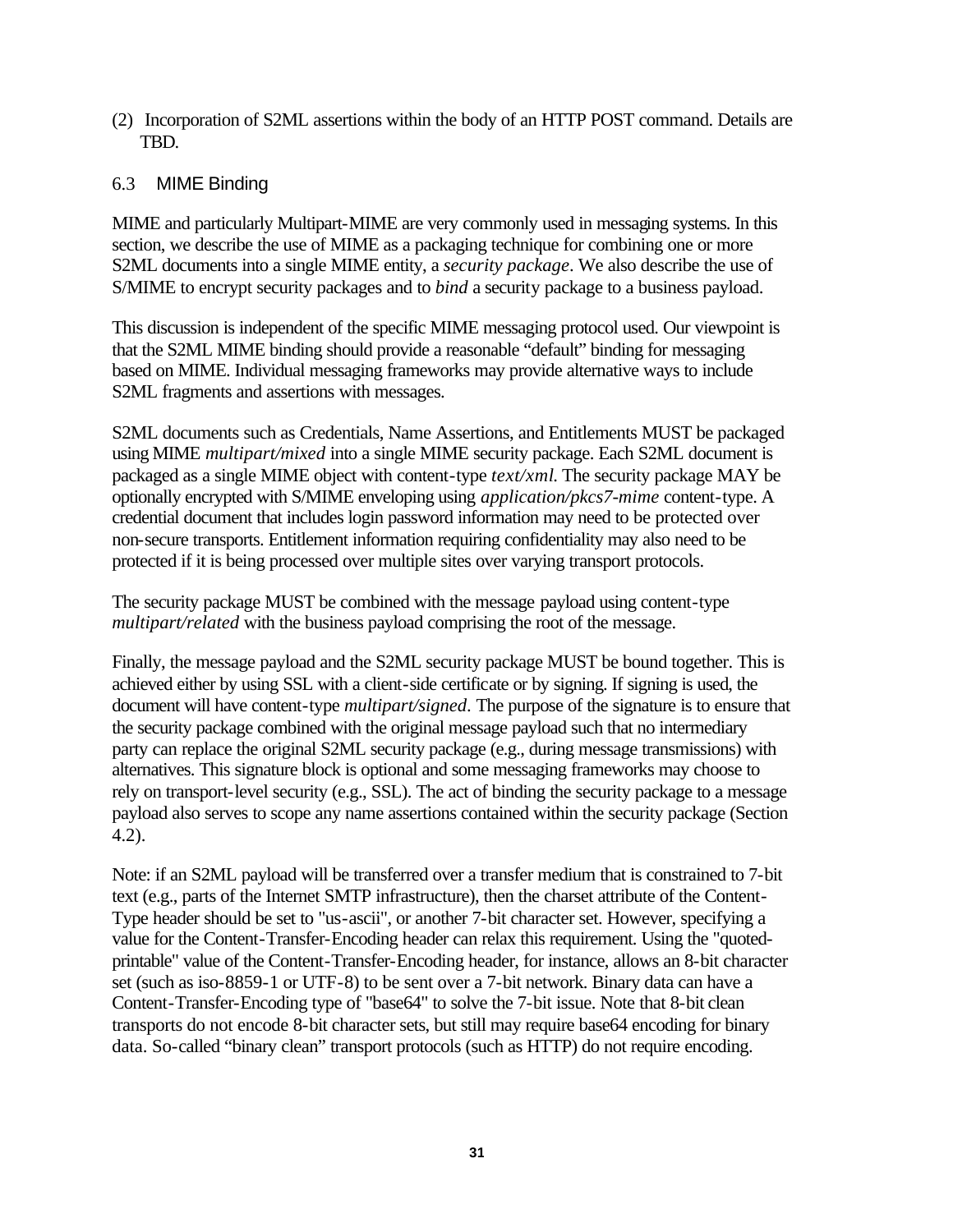#### 6.3.1 Example of S2ML Security Package

```
MIME-Version: 1.0
   Content-Type:multipart/mixed; 
   boundary="boundary1"
    --boundary1
    Content-Type:text/xml; 
    charset=us-ascii
    <NameAssertion>...</NameAssertion>
    --boundary1
    Content-Type:text/xml; 
    charset=iso-8859-1
    Content-Transfer-Encoding:quoted-printable
     <Entitlement>...</Entitlement>
     --boundary1--
```
#### 6.3.2 Example of Encrypted S2ML Security Package

Encrypted multipart MIME documents without signing are packaged as type *application/pkcs7 mime*. The example below assumes that a multipart MIME document (such as listed above) has already been created.

```
 MIME Version: 1.0
 Content-Type:application/pkcs7-mime;
 smime-type=envelope-data;
 name=smime.p7m
 Content-Transfer-Encoding:base64
 Content-Disposition:attachment;
 filename=smime7.p7m
```
[Encrypted S2ML security package, whose MIME type is multipart/mixed when decrypted]

#### 6.3.3 Example of S2ML Security Package Combined with Business Payload

```
MIME-Version: 1.0
 Content-Type: Multipart/Related;
boundary="payload+security"
--"payload+security"
Business Payload
--"payload+security"
Security Package
--"payload+security"
```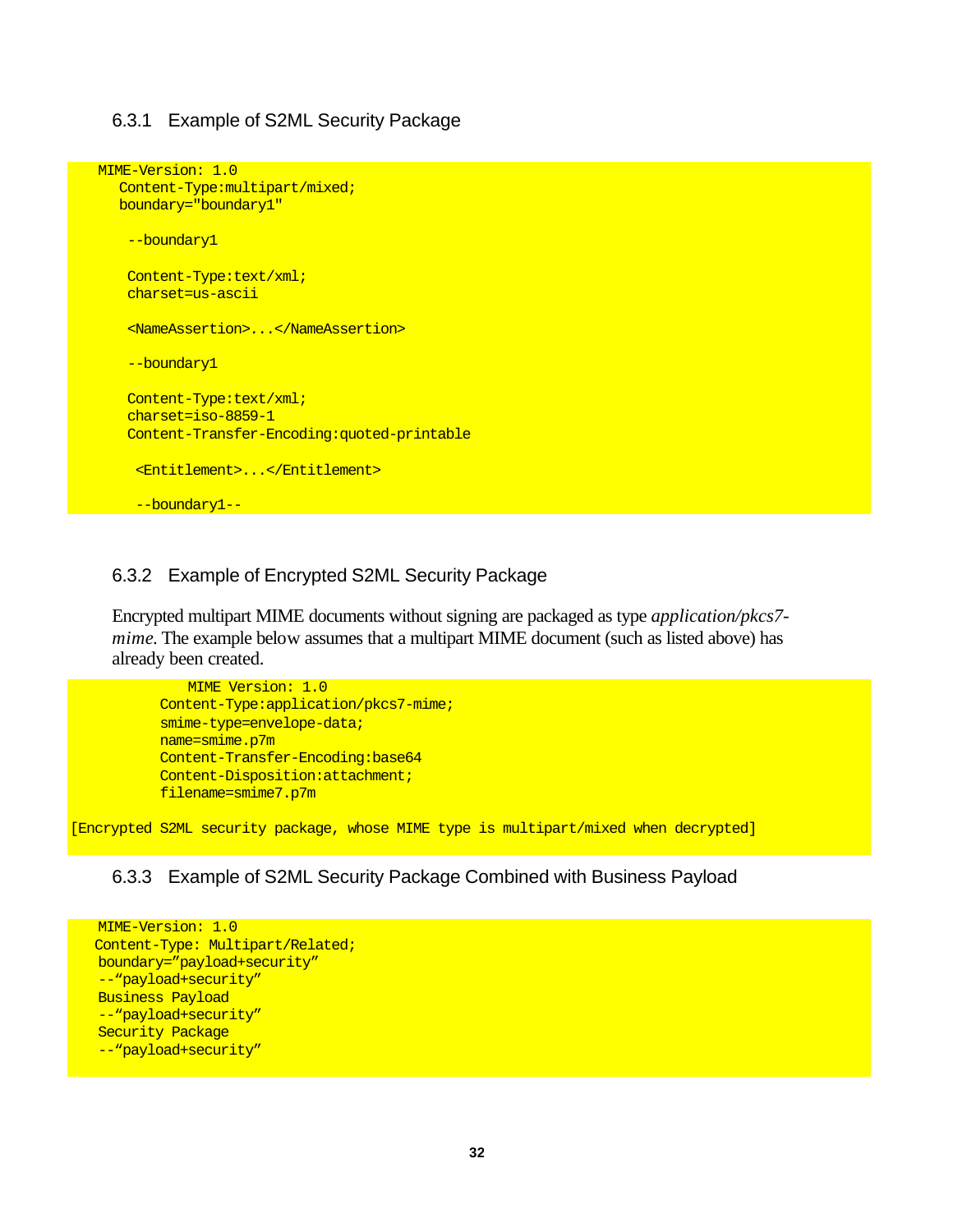#### 6.3.4 Example of Clear Signed MIME Package

```
MIME-Version: 1.0
Content-Type:multipart/signed;
protocol="application/pkcs7-signature";
micalg=sha1;
boundary="boundary2"
```
--boundary2

```
Content-Type: Multipart/Related;
boundary="payload+security"
--"payload+security"
Business Payload
--"payload+security"
Security Package
--"payload+security"
```
--boundary2

Content-Type:application/pkcs7-signature; name=smime2.p7s Content-Transfer-Encoding:base64 Content-Disposition:attachment; filename=smime2.p7s [SIGNATURE GOES HERE]

--boundary2--

6.4 ebXML Binding

**TBD** 

```
6.5 SOAP Binding
```
Binding Notes:

- It is up to the application to decide whether the 'mustUnderstand' attribute is applied to the headers.

- It is up to the application to decide whether the 'Actor' attribute is applied to the headers.

- All entries in the Header MUST be namespace qualified (requirement of SOAP 1.1)

- Until XML encryption standard becomes available, no standard technique is available to precisely encrypt the S2ML headers. However, the entire SOAP message can be placed in MIME packaging and S/MIME technology utilized for encryption.

\* Passing around IdentityAssertion and Entitlement:

<soap-env:Envelope

```
 xmlns:soap-env="http://schemas.xmlsoap.org/soap/envelope/"
 soap-env:encodingStyle="http://schemas.xmlsoap.org/soap/encoding/">
```
<soap-env:Header>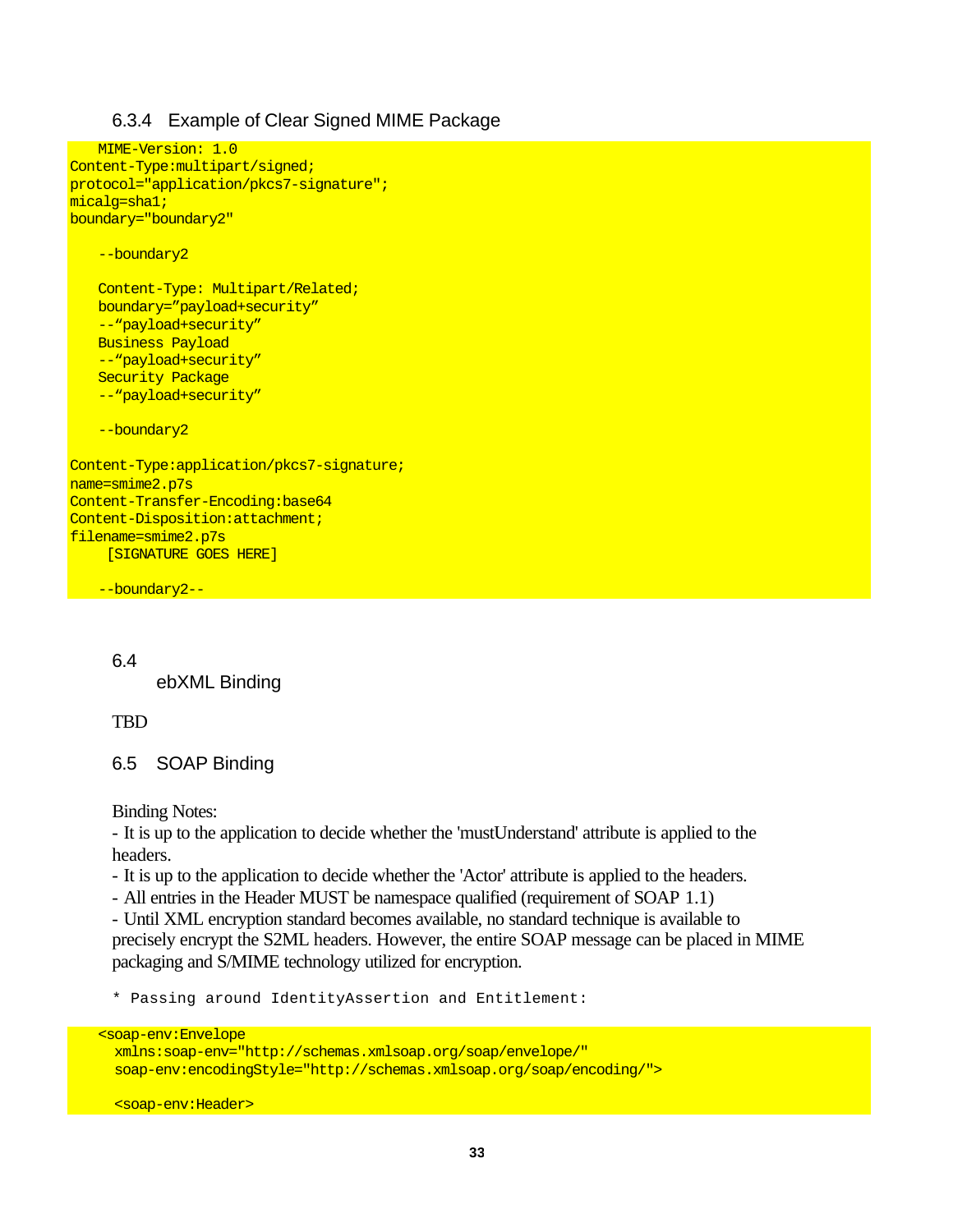```
 <s2ml:NameAssertion xmlns:s2ml="http://ns.s2ml.org/S2ML" />
     <s2ml:Entitlement xmlns:s2ml="http://ns.s2ml.org/S2ML" />
     <s2ml:Entitlement xmlns:s2ml="http://ns.s2ml.org/S2ML" />
   </soap-env:Header> 
   <soap-env:Body>
     <message_payload/>
   </soap-env:Body>
</soap-env:Envelope>
```
#### 7 Conformance

Four levels of conformance are defined:

- 1. A security system is a **consumer** of S2ML if it provides authorization decisions based on name assertions and entitlements generated elsewhere.
- 2. A security service which is an S2ML consumer may also provide an S2ML-conformant authorization service. This type of service cannot create any entitlements, but can read name assertions and entitlements (**Read-Only S2ML Az**) and determine their validity.
- 3. A security system is a **consumer-producer** of S2ML if it can both produce and consume name assertions and entitlements.
- 4. A security system which is an S2ML consumer-producer may also provide an S2MLconformant authentication or authorization service (**S2ML Auth, S2ML Read-Write Az**).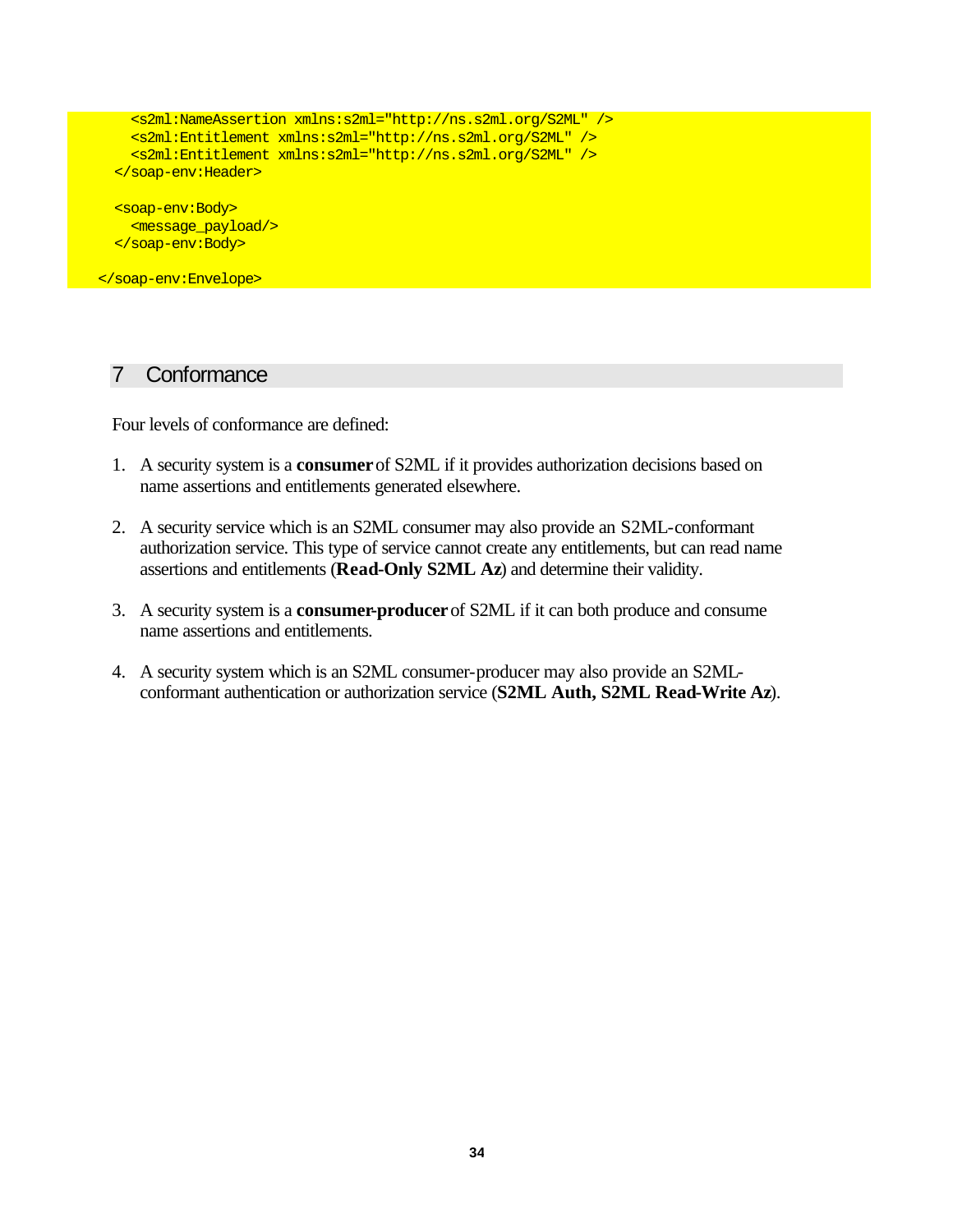#### Appendix A URI Equality: Lexical Comparison

The equality function used on URIs is strictly lexical and is applied *without reference* to the semantics of the underlying URI name space. The rules for lexical comparison of URIs described here differ in some respects to the rules for semantic equivalence of URIs specified in RFC 2396 [RFC2396].

Use of lexical comparison functions ensures that the comparison functions are defined even though the application may not understand the resolution semantics of the underlying name space. The complexity of client implementations is reduced through application of the following rules:

- The forward slash character '/' is *always* interpreted as a separator for different levels in the name space hierarchy. No other character is interpreted as a separator.
- Comparison is always performed within the ASCII character set encoding of the URI.
- Characters describes as escaped, reserved and unreserved in RFC 2396 are always regarded as being so.
- Only absolute URIs are utilized within S2ML.

RFC 2396 defines rules for semantic equivalence of URIs. To simplify client implementation the following forms of URI are differentiated:

• A URI that specifies the default port explicitly is NOT equivalent to a URI that specified the default port implicitly (i.e. http://site.test/ is distinct from http://site.test:80/).

Differentiating between explicitly and implicitly defined port numbers ensures that lexical comparison is consistent even though a client may not understand the resolution semantics of a URL scheme.

The following forms of URI are never differentiated:

- A URI that does not end in a forward slash character '/' is directly equivalent to the same URI with a slash character appended at the end.
- A URI in which a character is escaped is directly equivalent to one in which the character is not escaped. Where more than one means of character escape is defined for the same character no distinction is made on the basis of the escape mechanism chosen.

Applying these rules, the following URIs are not differentiated.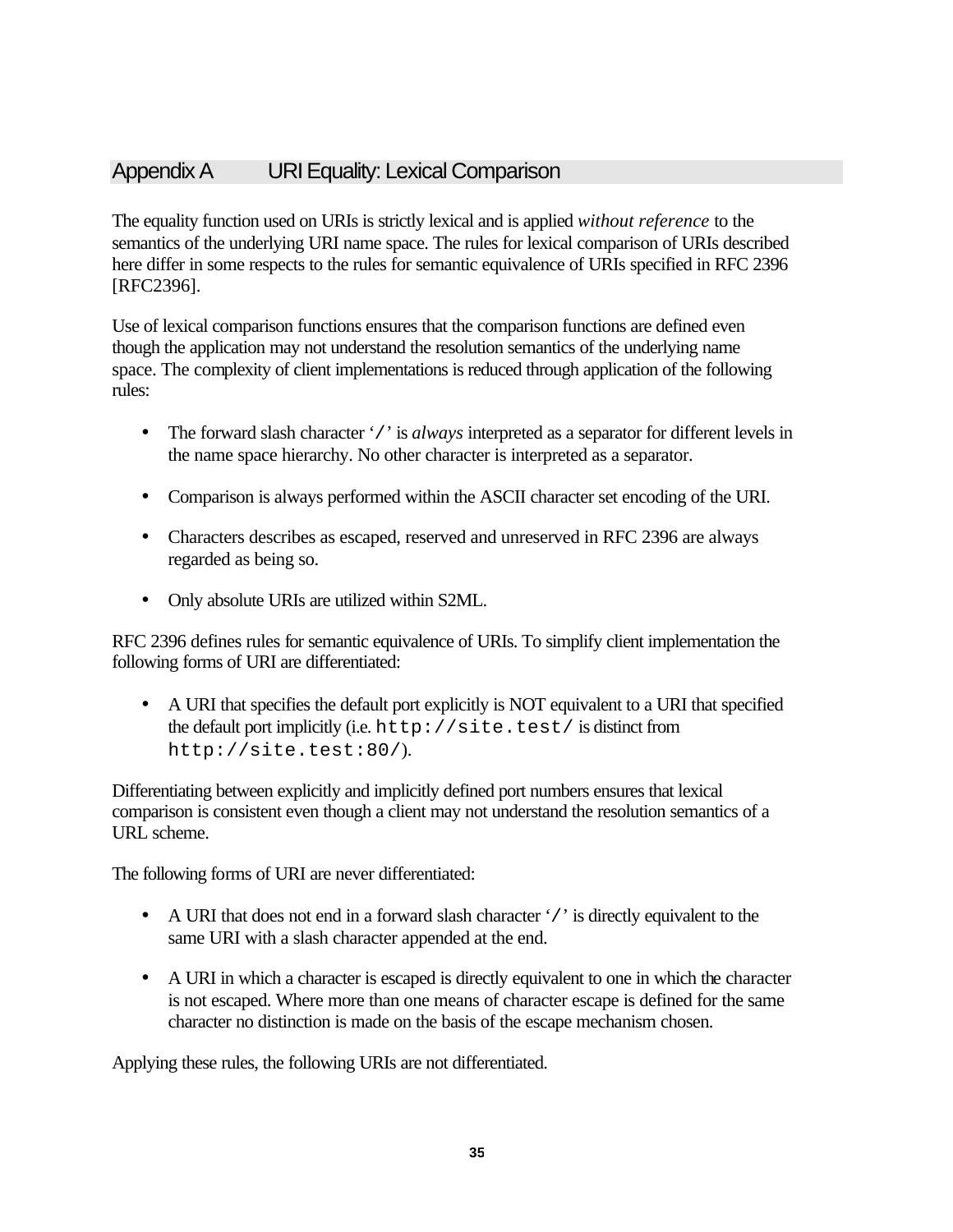```
http://site.test/my+resource
http://site.test/my%20resource
http://site.test/my+resource/
http://site.test/my%20resource/
```
[ISSUE: These definitions are not complete; for example, what about hierarchical URIs?]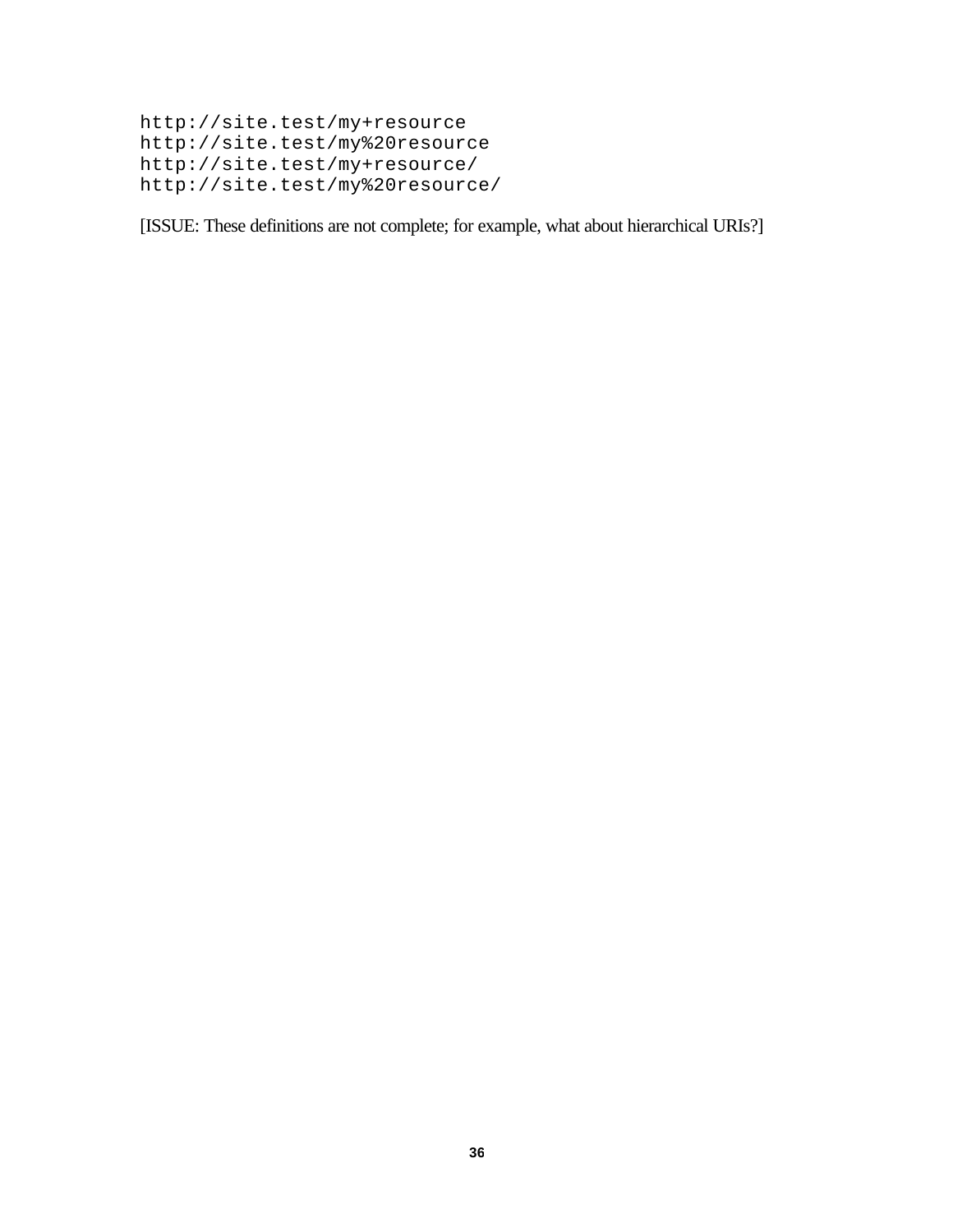#### Appendix B: S2ML Schema

This appendix describes the XML schema for S2ML. The namespace URI identifying the element set described in this document is http://ns.s2ml.org/s2ml.

```
\epsilon?xml version = "1.0" encoding = "UTF-8"?>
<xsd:schema 
          targetNamespace="http://ns.s2ml.org/s2ml"
          xmlns:dsig = "http://www.w3.org/2000/9/xmldsig#"
          xmlns:xsd = "http://www.w3.org/2000/10/XMLSchema">
 <xsd:import namespace = "http://www.w3.org/2000/9/xmldsig#"
      schemaLocation = "http://www.w3.org/2000/9/xmldsig823"/>
 <xsd:annotation>
     <xsd:documentation>
      ===============================================================
         This document is the XML schema for the S2ML specification V0.8a
      Latest Update: January 06, 2001
      ===============================================================
      Conforms to w3c http://www.w3.org/2000/10/XMLSchema
      ===============================================================
        URI identifying the element set described in this document:
      http://ns.s2ml.org/s2ml
      ===============================================================
                 </xsd:documentation>
 </xsd:annotation>
 <xsd:element name = "ID" type = "xsd:uriReference"/>
 <xsd:element name = "Issuer" type = "xsd:uriReference"/>
 <xsd:complexType name = "ValidityInterval">
     <xsd:sequence>
        <xsd:element name = "NotBefore" type = "xsd:timeInstant" minOccurs = "0"/>
        <xsd:element name = "NotAfter" type = "xsd:timeInstant" minOccurs = "0"/>
     </xsd:sequence>
 </xsd:complexType>
 <xsd:element name = "Date" type = "xsd:timeInstant"/>
 <xsd:simpleType name = "listOfUriRefs">
     <xsd:list itemType = "xsd:uriReference"/>
 </xsd:simpleType>
 <xsd:simpleType name = "ResultCode">
     <xsd:restriction base = "xsd:string"/>
 </xsd:simpleType>
 <xsd:element name = "Audiences" type = "listOfUriRefs"/>
 <xsd:element name = "DependsOn" type = "xsd:uriReference"/>
 <xsd:element name = "InResponseTo" type = "xsd:uriReference"/>
 <xsd:element name = "NameAssertion">
     <xsd:complexType>
        <xsd:all>
            <xsd:element name = "Holder"/>
            <xsd:element ref = "ID"/>
            <xsd:element ref = "Issuer"/>
            <xsd:element ref = "Date"/>
            <xsd:element ref = "Audiences" minOccurs = "0"/>
```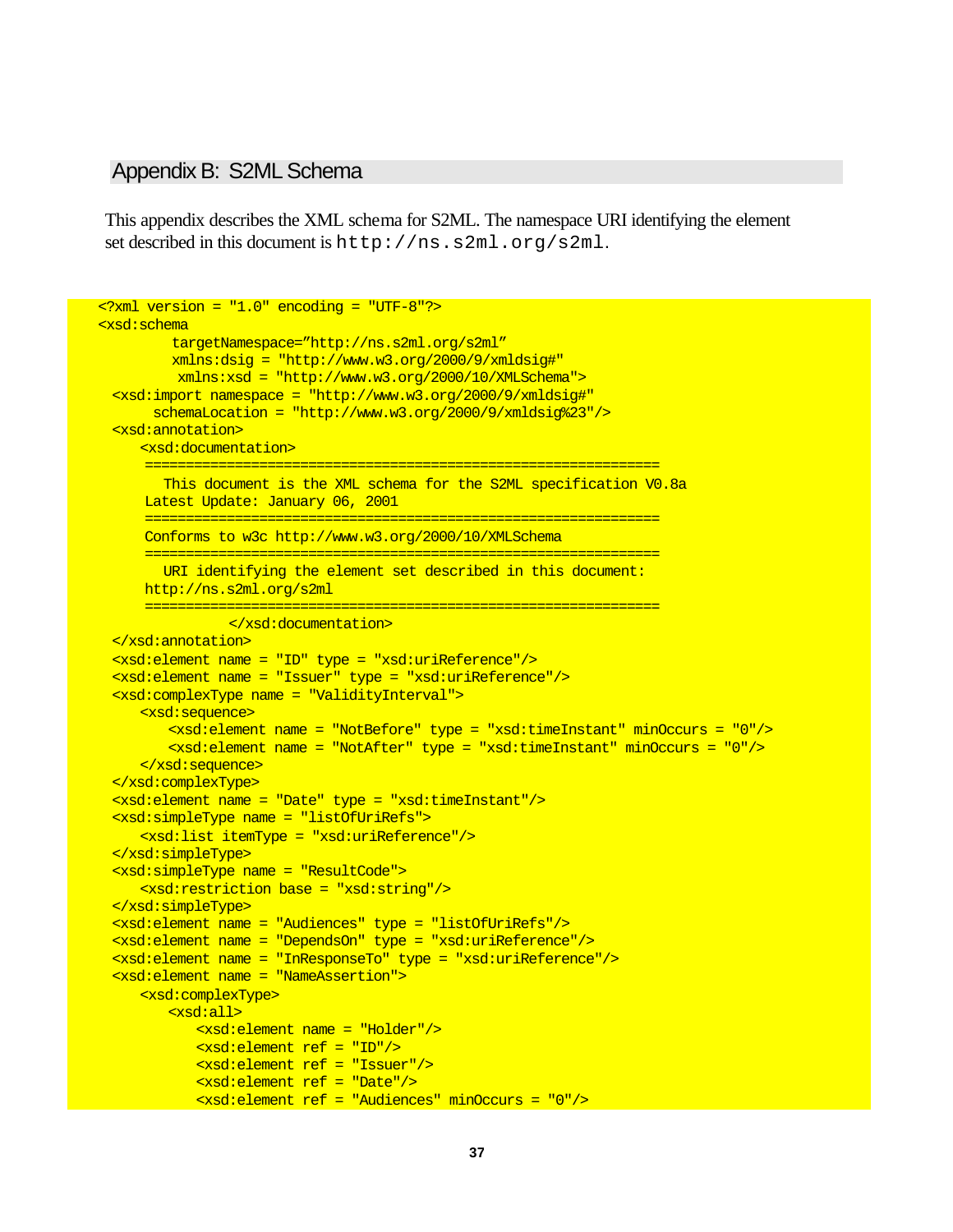```
<xsd:element ref = "ValidityInterval" minOccurs = "0"/>
          <xsd:element ref = "AuthData"/>
          <xsd:element ref = "dsig:Signature"/>
       </xsd:all>
   </xsd:complexType>
</xsd:element>
<xsd:element name = "AuthRequest">
   <xsd:complexType>
      <xsd:all>
          <xsd:element ref = "ID"/>
          <xsd:element ref = "Time"/>
          <xsd:element ref = "Credentials"/>
       </xsd:all>
   </xsd:complexType>
</xsd:element>
<xsd:element name = "AuthResponse">
   <xsd:complexType>
       <xsd:sequence>
          <xsd:element ref = "ID"/>
          <xsd:element ref = "Time"/>
          <xsd:element ref = "InResponseTo"/>
          <xsd:element name = "Result" type = "ResultCode"/>
          <xsd:element ref = "NameAssertion" minOccurs = "0"/>
          <xsd:element ref = "Entitlement" minOccurs = "0" maxOccurs = "unbounded"/>
      </xsd:sequence>
   </xsd:complexType>
</xsd:element>
<xsd:element name = "Login">
   <xsd:complexType>
       <xsd:all>
          <xsd:element name = "Name" type = "xsd:string"/>
          <xsd:element name = "Password" type = "xsd:string"/>
          <xsd:element name = "Domain" type = "xsd:string" minOccurs = "0"/>
       </xsd:all>
   </xsd:complexType>
</xsd:element>
<xsd:element name = "Credentials">
   <xsd:complexType>
       <xsd:all>
          <xsd:element name = "Holder"/>
          <xsd:choice>
             <xsd:element ref = "Login"/>
             <xsd:element ref = "dsig:X509Data"/>
              <xsd:element ref = "dsig:KeyValue"/>
              <xsd:any namespace = "##other" processContents = "strict"/>
              <xsd:element name = "NoCredentials"/>
          </xsd:choice>
       </xsd:all>
   </xsd:complexType>
</xsd:element>
<xsd:element name = "AuthData">
   <xsd:complexType>
      <xsd:sequence>
          <xsd:element ref = "AuthType"/>
          <xsd:choice>
              <xsd:element ref = "UserHandle"/>
             <xsd:element ref = "IdentityToken"/>
```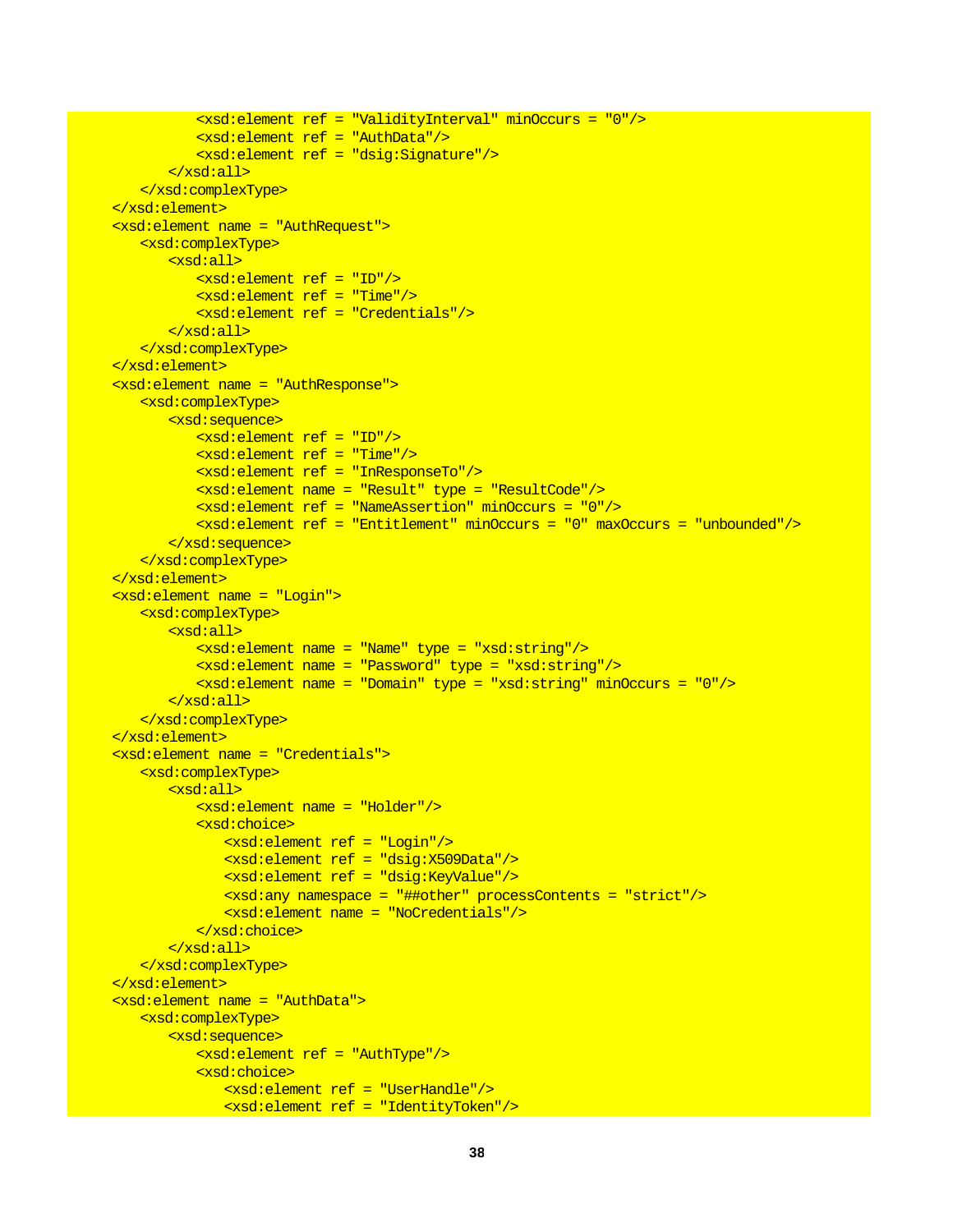```
<xsd:element ref = "dsig:X509Data"/>
                  <xsd:element ref = "dsig:KeyValue"/>
                  <xsd:any namespace = "##other" processContents = "strict"/>
               </xsd:choice>
           </xsd:sequence>
        </xsd:complexType>
    </xsd:element>
    <xsd:element name = "AuthType">
        <xsd:complexType>
           <xsd:choice>
               <xsd:any namespace = "##other" processContents = "strict"/>
           </xsd:choice>
        </xsd:complexType>
    </xsd:element>
    <xsd:element name = "UserHandle">
        <xsd:complexType>
           <xsd:all>
               <xsd:element name = "Directory" type = "xsd:string"/>
               <xsd:element name = "X509.DN" type = "xsd:string"/>
           </xsd:all>
        </xsd:complexType>
    </xsd:element>
    <xsd:element name = "IdentityToken" type = "xsd:string"/>
    <xsd:element name = "Entitlement">
        <xsd:complexType>
           <xsd:all>
               <xsd:element ref = "ID"/>
               <xsd:element ref = "Issuer"/>
               <xsd:element ref = "Date"/>
               <xsd:element ref = "Audiences" minOccurs = "0"/>
               <xsd:element ref = "DependsOn"/>
               <xsd:element ref = "AzData"/>
               <xsd:element name = "ValidityInterval" type = "ValidityInterval" minOccurs = 
"0"/>
               <xsd:element ref = "dsig:Signature"/>
           </xsd:all>
        </xsd:complexType>
    </xsd:element>
    <xsd:element name = "AzRequest">
        <xsd:complexType>
           <xsd:sequence>
               <xsd:element ref = "ID"/>
               <xsd:element ref = "Time"/>
               <xsd:element ref = "NameAssertion"/>
               <xsd:element ref = "Question"/>
               <xsd:element ref = "Entitlement" minOccurs = "0" maxOccurs = "unbounded"/>
           </xsd:sequence>
        </xsd:complexType>
    </xsd:element>
    <xsd:element name = "AzResponse">
        <xsd:complexType>
           <xsd:sequence>
               <xsd:element ref = "ID"/>
               <xsd:element ref = "Time"/>
               <xsd:element ref = "InResponseTo"/>
               <xsd:element ref = "Answer"/>
               <xsd:element ref = "entitlement" minOccurs = "0" maxOccurs = "unbounded"/>
```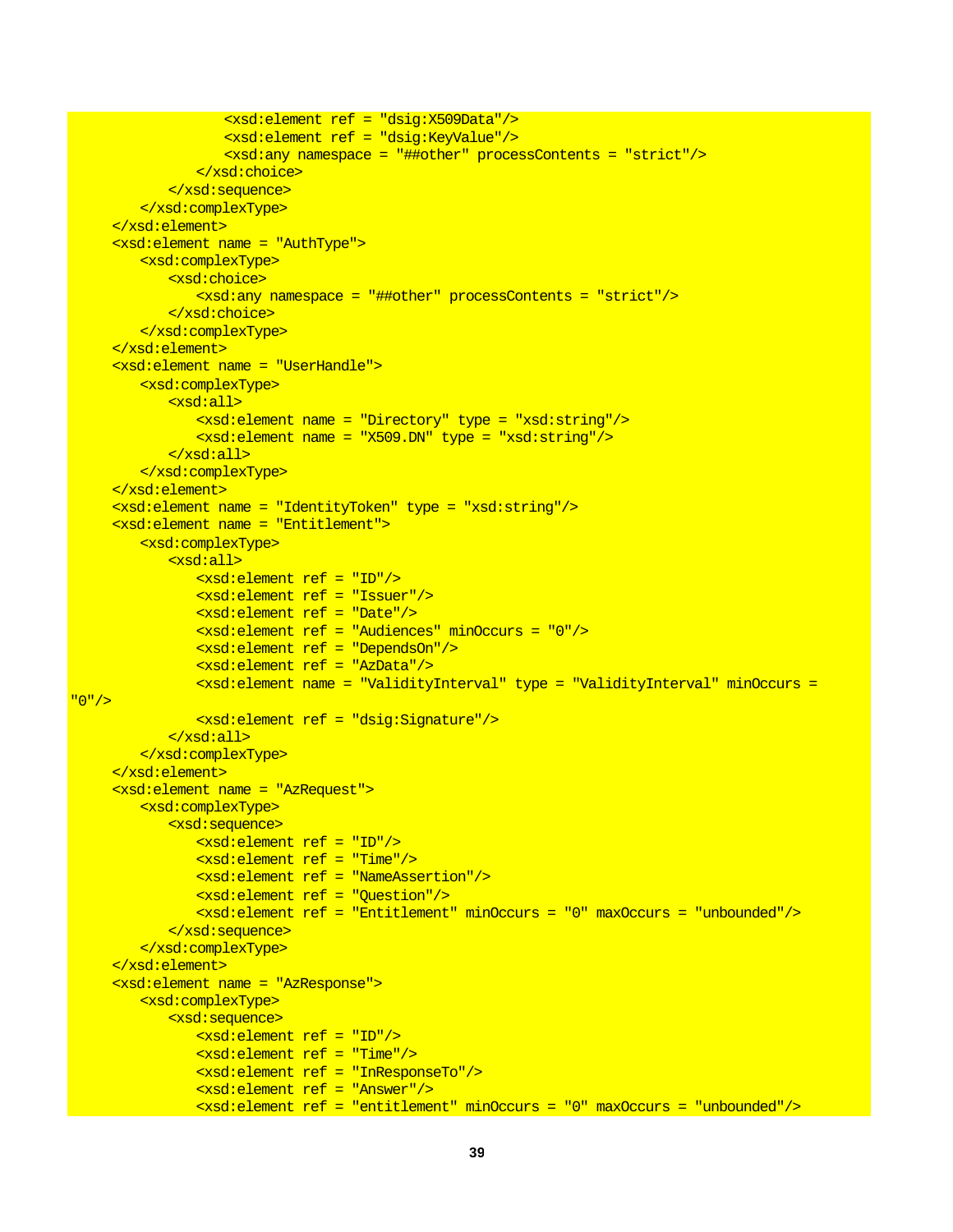```
</xsd:sequence>
     </xsd:complexType>
 </xsd:element>
 <xsd:element name = "ResourceContext">
     <xsd:complexType>
        <xsd:all>
            <xsd:element name = "Resource" type = "xsd:uriReference"/>
            <xsd:element name = "Method" type = "xsd:uriReference"/>
        </xsd:all>
     </xsd:complexType>
 </xsd:element>
 <xsd:element name = "AzData">
     <xsd:complexType>
        <xsd:all>
            <xsd:any namespace = "##other" processContents = "strict"/>
        </xsd:all>
     </xsd:complexType>
 </xsd:element>
 <xsd:element name = "Question">
     <xsd:complexType>
        <xsd:choice>
            <xsd:element ref = "ResourceContext"/>
            <xsd:any namespace = "##other" processContents = "strict"/>
        </xsd:choice>
        <xsd:attribute name = "AzModel" type = "xsd:uriReference"/>
     </xsd:complexType>
 </xsd:element>
 <xsd:element name = "Answer">
     <xsd:complexType>
        <xsd:all>
            <xsd:element name = "Result" type = "ResultCode"/>
            <xsd:any namespace = "##other" processContents = "strict"/>
        </xsd:all>
        <xsd:attribute name = "AzModel" type = "xsd:uriReference"/>
     </xsd:complexType>
 </xsd:element>
</xsd:schema>
```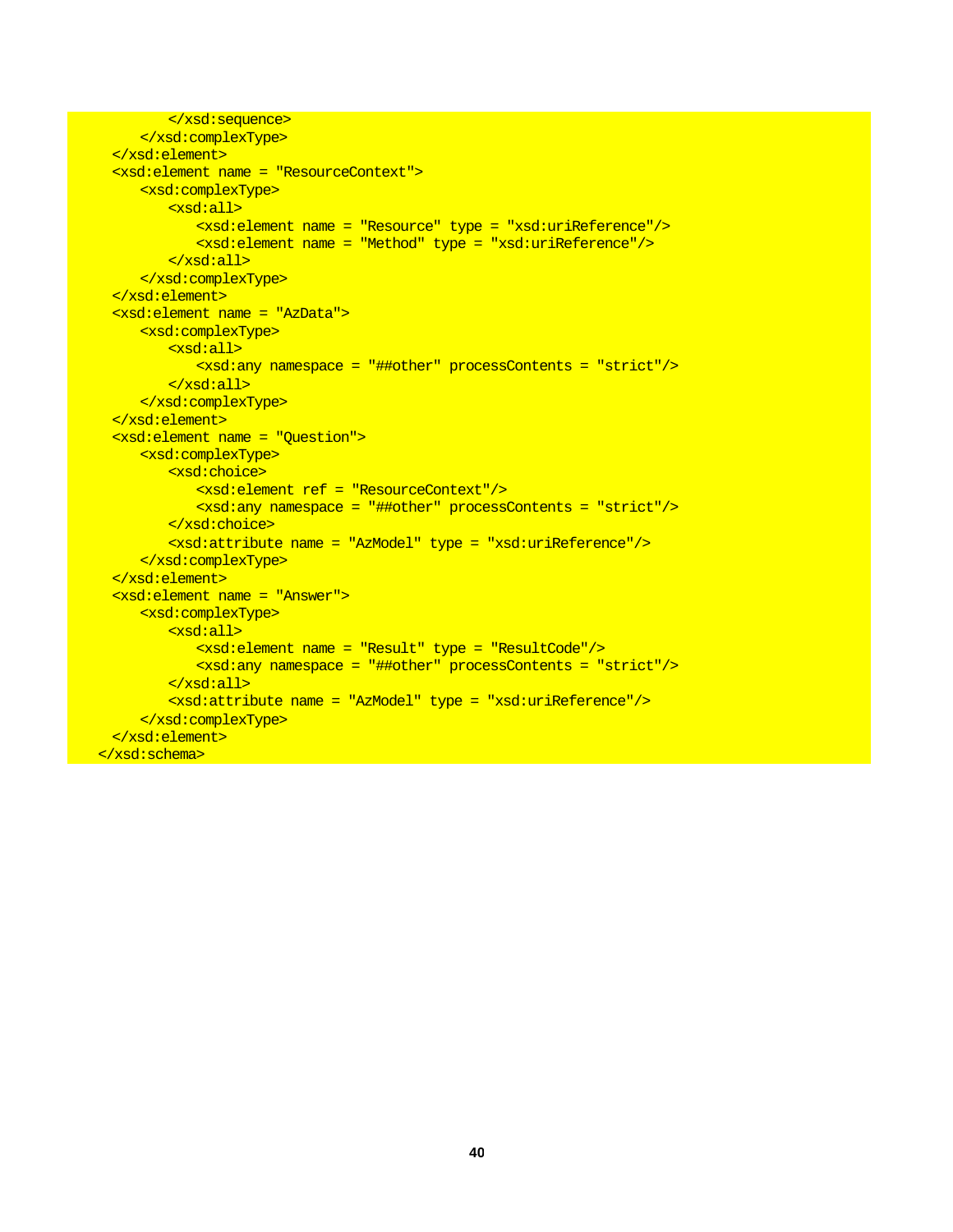#### Appendix C References

**[RFC2068]** R. Fielding, J. Gettys, J. Mogul, H. Frystyk, T. Berners-Lee, *Hypertext Transfer Protocol -- HTTP/1.1,* RFC2068, January 1997, http://www.ietf.org/rfc/rfc2068.txt

- **[RFC2119]** S. Bradner, editor. *Key words for use in RFCs to Indicate Requirement Levels*. March 1997. http://www.ietf.org/rfc/rfc2119.txt
- **[RFC2396]** T. Berners-Lee, R. Fielding and L. Masinter. *Uniform Resource Identifiers (URI): Generic Syntax* RFC 2396, August 1998, Internet Engineering Taskforce. http://www.rfc-editor.org/rfc/rfc2396.txt
- **[XML-SIG]** D. Eastlake, J. R., D. Solo, M. Bartel, J. Boyer , B. Fox , E. Simon. *XML-Signature Syntax and Processing*, World Wide Web Consortium. http://www.w3.org/TR/xmldsig-core/
- **[XML-Schema1]** H. S. Thompson, D. Beech, M. Maloney, N. Mendelsohn. *XML Schema Part 1: Structures*, W3C Working Draft 22 September 2000, http://www.w3.org/TR/xmlschema-1/
- **[XML-Schema2]** P. V. Biron, A. Malhotra, *XML Schema Part 2: Datatypes*; W3C Working Draft 22 September 2000, http://www.w3.org/TR/xmlschema-2/
- **[X.509]** M. Wahl, S. Kille, T. Howes, Lightweight Directory Access Protocol (v3): UTF-8 String Representation of Distinguished Names, RFC2253, December 1997, http://www.rfc-editor.org/rfc/rfc2253.txt
- **[X-TASS]** Phillip Hallan-Baker, X-TASS: XML Trust Assertion Service Specification, Version 0.9, January 2001.
- **[MIME]** Freed, N., and N. Borenstein, *Multipurpose Internet Mail Extensions (MIME) Part One: Format of Internet Message Bodies*, RFC 2045, Innosoft, First Virtual, November 1996, http://www.rfc-editor.org/rfc/rfc2045.txt